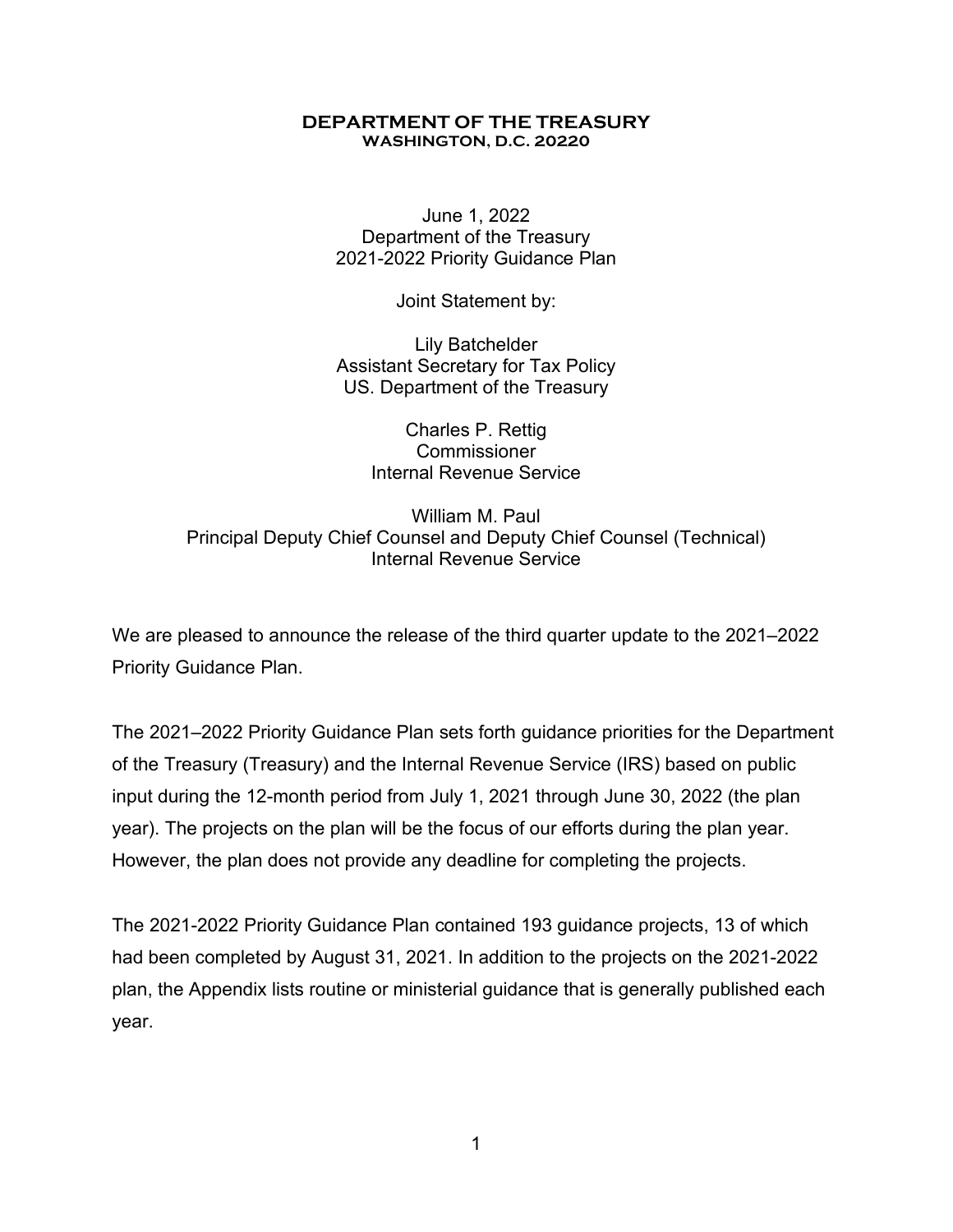have been published or released through March 31, 2022. Of these projects, 17 were plan. The third quarter update to the 2021-2022 plan reflects 63 guidance projects which published or released within the third quarter between January 1, 2022 through March 31, 2022. The update also includes 15 additional projects that were not on the initial

plan.<br>The published guidance process can be fully successful only if we have the benefit of the insight and experience of taxpayers and practitioners who must apply the rules. Therefore, we invite the public to continue to provide us with their comments and suggestions as we write guidance throughout the plan year.

Additional copies of the 2021–2022 Priority Guidance Plan can be obtained from the IRS website at <http://www.irs.gov/uac/Priority-Guidance-Plan>.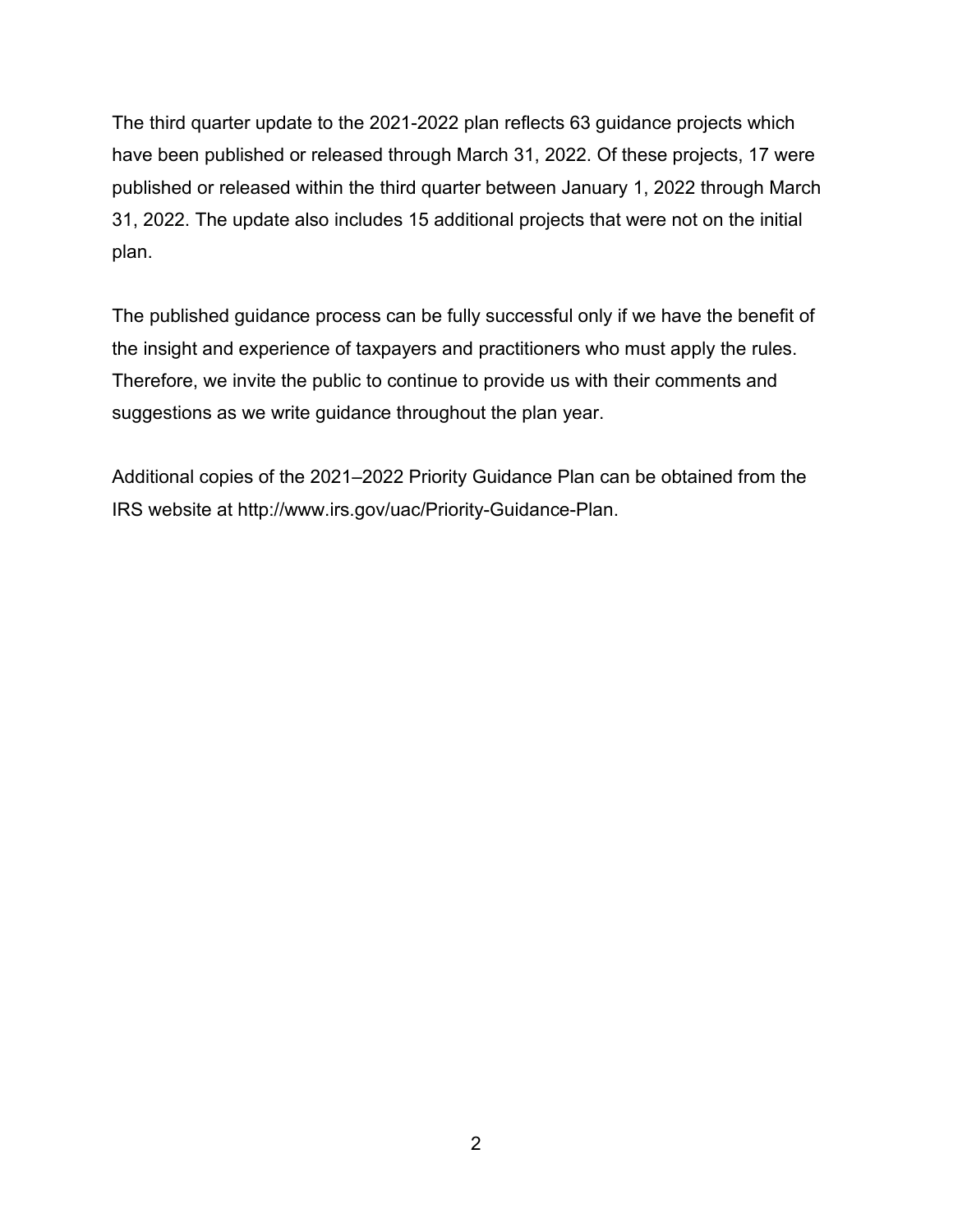#### **OFFICE OF TAX POLICY AND INTERNAL REVENUE SERVICE**

#### **2021-2022 PRIORITY GUIDANCE PLAN**

#### **3rd Quarter Update Released or Published by 03.31.2022**

# **CONSOLIDATED RETURNS**

- $1<sup>1</sup>$ Regulations under §1502 removing obsolete rules and updating regulations to reflect statutory changes.
- $2.$ 2. Regulations regarding life-nonlife consolidated groups under §1.1502-47.
- $3<sub>1</sub>$ Regulations under §1.1502-75(d) regarding group continuation.

# **CORPORATIONS AND THEIR SHAREHOLDERS**

- $1$ Updating §301 regulations to reflect statutory changes. Proposed regulations were published on March 26, 2019.
	- PUBLISHED 09/22/21 in FR as TD 9954.
- $2.$ Final regulations under §305(c) regarding deemed distributions of stock and rights to acquire stock. Proposed regulations were published on April 13, 2016.
- $3<sub>1</sub>$ 3. Guidance regarding procedures of program for issuing private letter rulings under §355.
- $4.$ Regulations relating to the requirements under §355, including the active trade or business requirement and the prohibition on device for the distribution of earnings and profits.
- $5<sup>5</sup>$  September 10, 2019 and January 14, 2020. 5. Proposed regulations under §382(h)(6). Proposed regulations published

#### **EMPLOYEE BENEFITS**

#### $\mathbf{A}$ . **A. Retirement Benefits**

 $1<sub>1</sub>$ 1. Guidance relating to certain IRS, Tax Exempt and Government Entities, Employee Plans programs, including the Pre-approved Plan Program, the Determination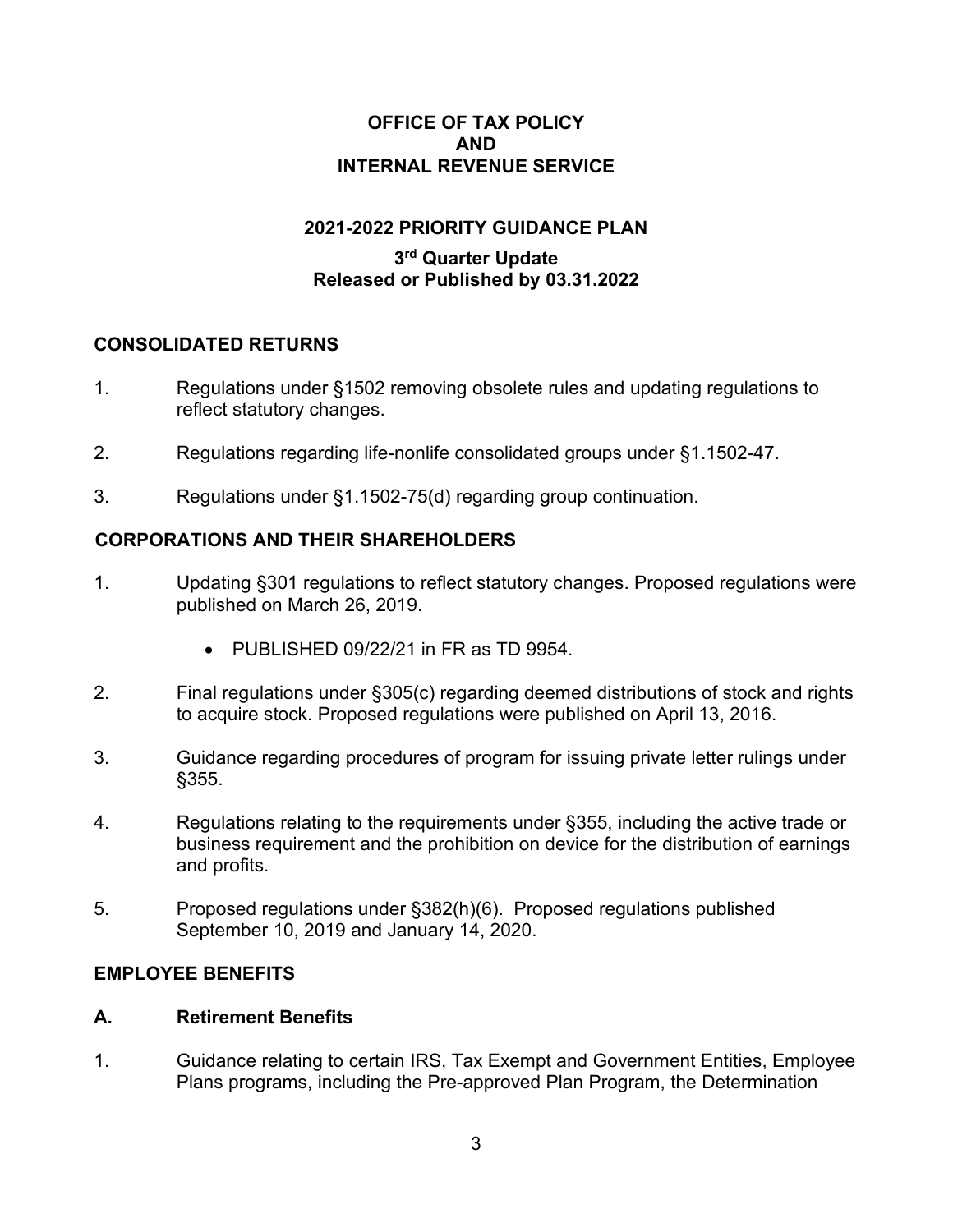Letter Program, and the Employee Plans Compliance Resolution System (EPCRS).

- PUBLISHED in IRB 2021-31 as REV. PROC. 2021-30 on 08/02/21 (RELEASED on 07/16/21).
- • PUBLISHED in IRB 2021-38 as REV. PROC. 2021-37 on 09/20/21 (RELEASED on 09/01/21).
- PUBLISHED in IRB 2021-38 as REV. PROC. 2021-38 on 09/20/21 (RELEASED on 09/01/21).
- PUBLISHED in IRB 2022-7 as NOT. 2022-8 on 02/14/22 (RELEASED on 01/28/22).
- PUBLISHED in IRB 2022-13 as ANN. 2022-6 on 03/28/22 (RELEASED on 03/14/22).
- $2.$ Regulations and other guidance under  $\S 72(t)$  relating to the 10 percent additional tax on early distributions.
	- PUBLISHED in IRB 2022-5 as NOT. 2022-6 on 01/31/22 (RELEASED on 01/18/22).
- $3.$ Update to IRA regulations under §§219, 408, 408A, and 4973 for statutory changes and additional issues.
- $4.$ 4. Final regulations on the application of the normal retirement age regulations under §401(a) to governmental plans. Proposed regulations were published on January 27, 2016.
- 5. applicable notices and making participant elections. Regulations updating electronic delivery rules and other guidance for providing
- 6. Regulations relating to SECURE Act modifications to  $§401(a)(9)$  and addressing other issues under §401(a)(9).
	- PUBLISHED 02/24/22 in FR as REG-105954-20 (FILED 02/23/22).
- $7.$ Regulations relating to SECURE Act modifications to certain rules governing §401(k) plans.
- 8. Guidance on student loan payments and qualified retirement plans and §403(b) plans.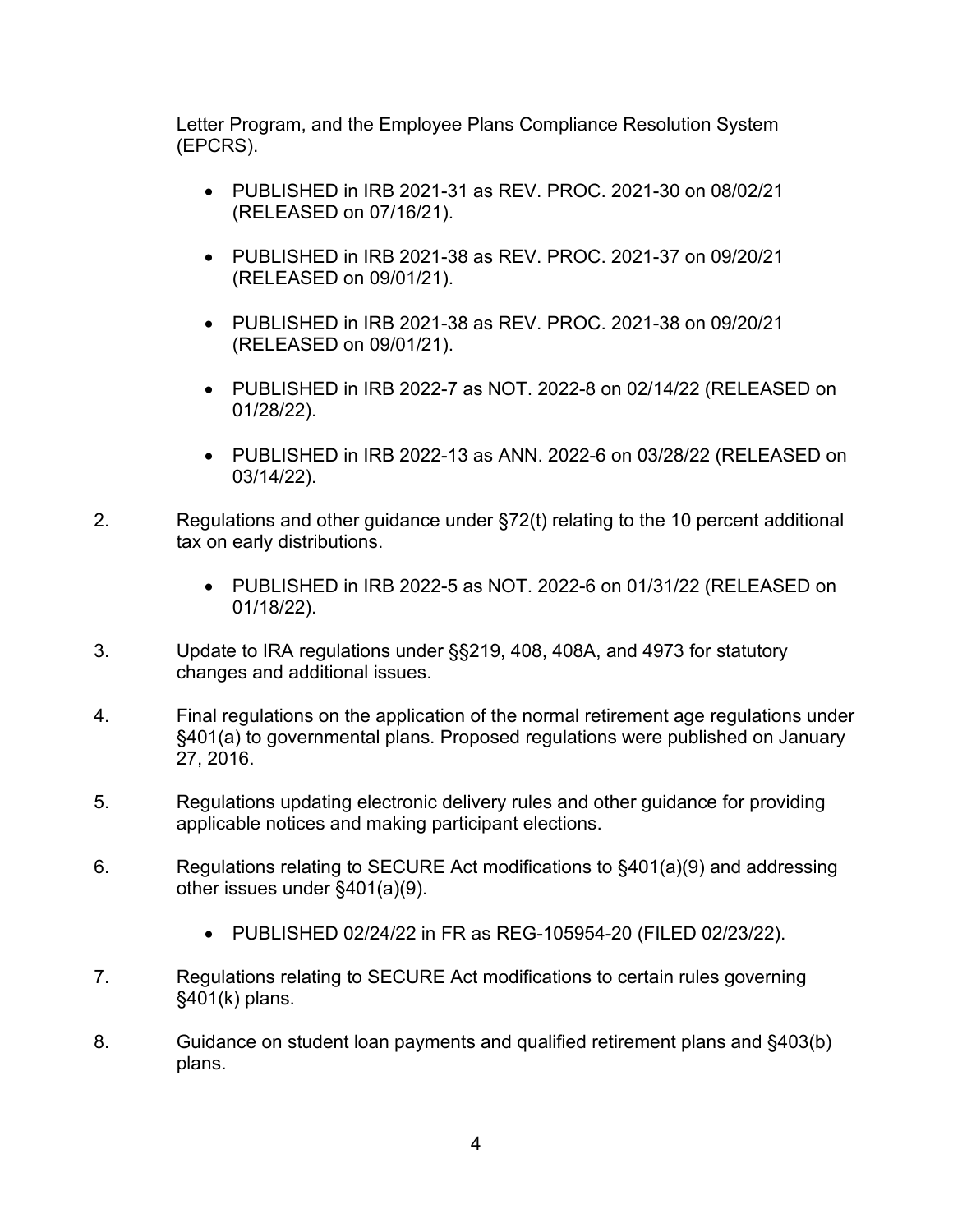- 9. 9. Regulations and related guidance on closed defined benefit plans and related matters. Proposed regulations were published on January 29, 2016.
- $10.$ Guidance on missing participants, including guidance on uncashed checks.
- $11$ Regulations and related guidance on the exception to the unified plan rule for §413(e) multiple employer plans. Proposed regulations under §413(c) were published on July 3, 2019.
	- PUBLISHED 03/28/22 in FR as REG-121508-18 (FILED 03/25/22).
- $12.$ Regulations on the definition of governmental plan under §414(d). An ANPRM was published on November 8, 2011.
- $13.$ Final regulations under §415 regarding §7873 treaty fishing rights income. Proposed regulations were published on November 15, 2013.
- $14<sup>1</sup>$ Final regulations under  $§417(e)$  that update the minimum present value requirements for defined benefit plans. Proposed regulations were published on November 25, 2016.
- $15<sub>1</sub>$ Regulations on mortality tables used to determine present value under §430 for single-employer defined benefit pension plans.
- $16.$  the American Rescue Plan Act of 2021 (ARP Act). Guidance implementing changes to §§430, 431, and 432 and relief provided by
	- PUBLISHED in IRB 2021-30 as NOT. 2021-38 on 07/26/21 (RELEASED on 07/09/21).
	- PUBLISHED in IRB 2021-33 as NOT. 2021-48 on 08/16/21 (RELEASED on 07/30/21).
	- • PUBLISHED in IRB 2021-44 as NOT. 2021-57 on 11/01/2021 (RELEASED on 10/12/21).
- $17.$ Final regulations under §3405 regarding distributions made to payees, including military and diplomatic payees, with an address outside the United States. Proposed regulations were published on May 31, 2019.
- $18.$ Regulations relating to the reporting requirements under §6057. Proposed regulations were published on June 21, 2012.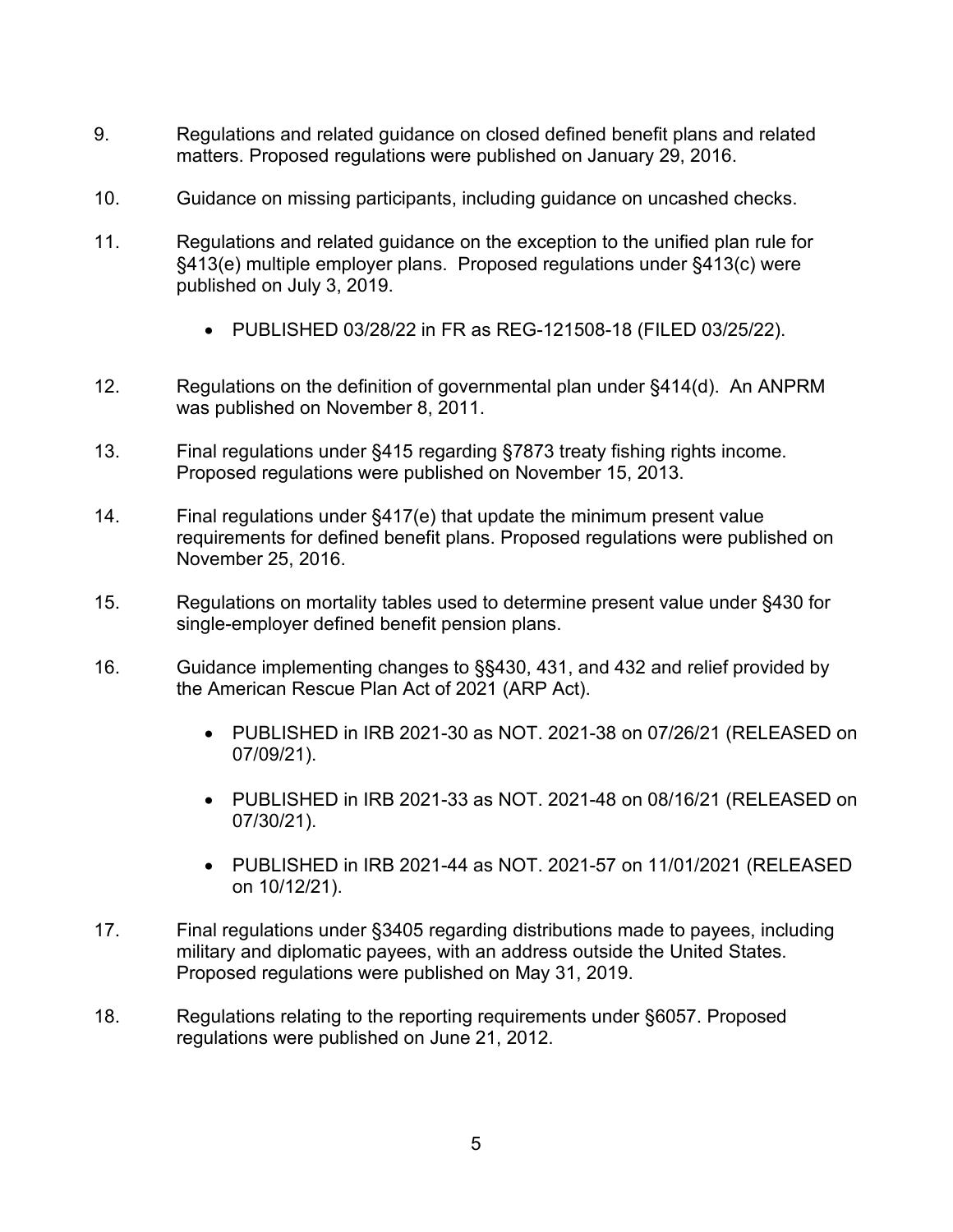19. changes made by the Taxpayer First Act. Guidance updating electronic filing requirements for employee plans to reflect

#### **B. B. Executive Compensation, Health Care and Other Benefits, and Employment Taxes**

- $1_{-}$ Guidance relating to employee retention credit.
	- PUBLISHED in IRB 2021-34 as NOT. 2021-49 on 08/23/21 (RELEASED on 08/04/21).
	- PUBLISHED in IRB 2021-51 as NOT. 2021-65 on 12/20/21 (RELEASED on 12/06/21).
- $2<sub>1</sub>$ Regulations on recapture of excess employment tax credits under the Families<br>First Coronavirus Response Act (FFCRA), the Coronavirus Aid, Relief, and Economic Security Act (CARES Act) and the ARP Act.
	- PUBLISHED 09/10/21 in FR as TD 9953 (TEMP) and REG-109077-21 (NPRM).
- $3<sub>1</sub>$ 3. Guidance on W-2 reporting requirements for qualified sick and family leave wages.
	- PUBLISHED in IRB 2021-39 as NOT. 2021-53 on 09/27/2021 (RELEASED on 09/07/21).
- 4. 4. Guidance on WOTC/EZ transition relief.
	- PUBLISHED in IRB 2021-35 as NOT. 2021-43 on 08/30/21 (RELEASED on 08/10/21).
- $5<sub>1</sub>$ Regulations under §86 regarding rules for lump-sum elections.
- 6. Regulations under §§119 and 132 regarding employer-provided meals.
- $7<sub>1</sub>$ Regulations updating the classification system for the line of business determination under §1.132-4 for purposes of qualified employee discounts and no-additional-cost services.
- 8. Regulations on income inclusion and various other issues under §409A. Proposed regulations were published on December 8, 2008, and on June 22, 2016.
- 9. Regulations and other guidance under  $\S$ §419A and 501(c)(9) relating to welfare benefit funds, including voluntary beneficiary associations (VEBAs).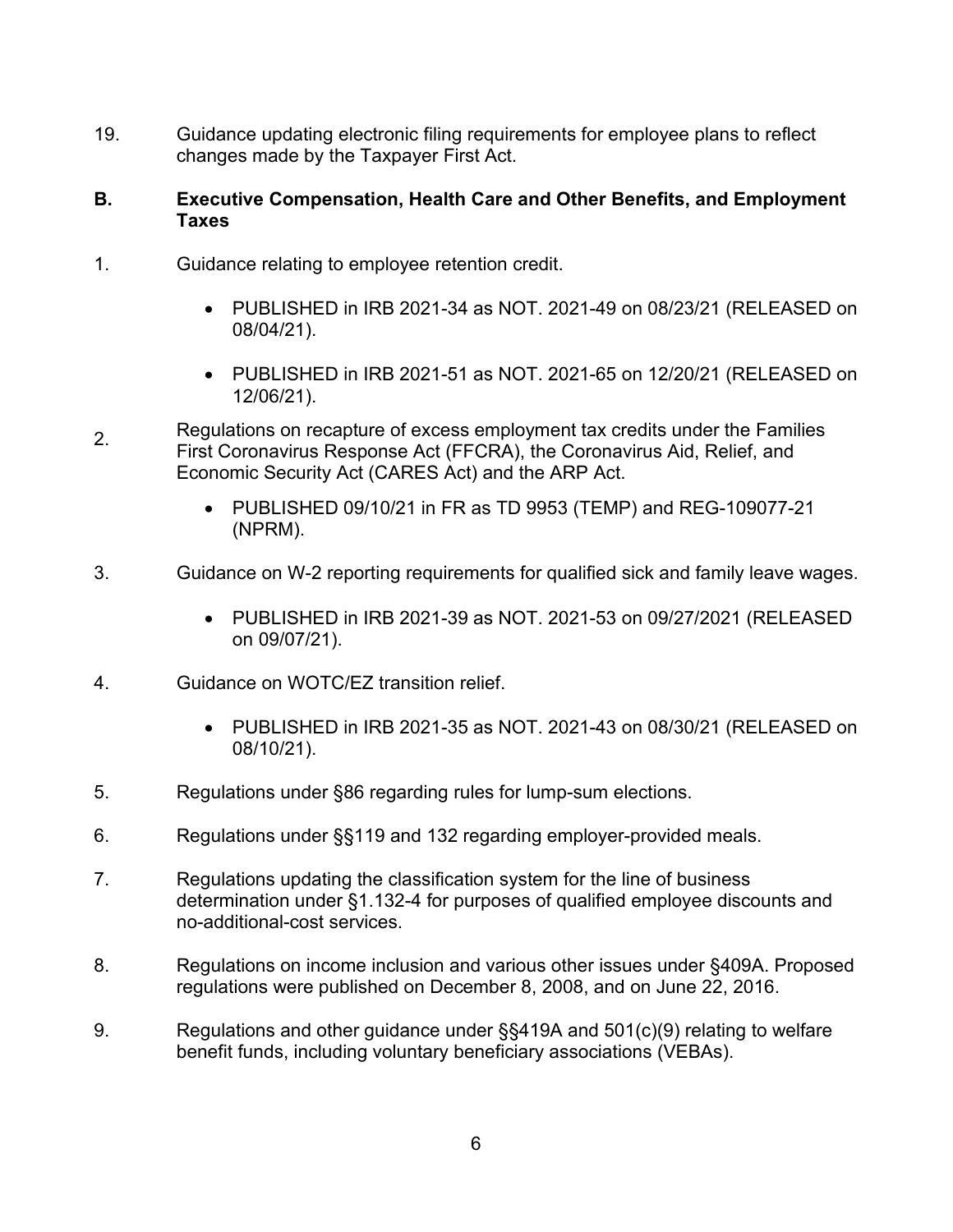- $10.$ Regulations under §457(f) and related guidance on ineligible plans. Proposed regulations were published on June 22, 2016.
- $11.$ Guidance on contributions to and benefits from paid family and medical leave programs.
- $12.$ Guidance updating Rev. Procs. 2016-33 and 2017-14 regarding procedures for Certified Professional Employer Organizations.
- $13<sub>1</sub>$ Additional guidance on elections, premium payments, and temporary premium assistance for continuation coverage under the Consolidated Omnibus Budget Reconciliation Act of 1985 (COBRA).
	- PUBLISHED in IRB 2021-33 as NOT. 2021-46 on 08/16/21 (RELEASED on 07/26/21).
	- • PUBLISHED in IRB 2021-43 as NOT. 2021-58 on 10/25/21 (RELEASED on 10/06/21).
- 14. Final regulations under §§4980H and 105(h) related to HRAs. Proposed regulations were published on September 30, 2019.
- $15<sub>1</sub>$ 15. Guidance relating to Service Industry Tip Compliance Agreement.
- $16<sup>1</sup>$ Guidance on procedures under §7436.
	- • PUBLISHED in IRB 2022-06 as REV. PROC. 2022-13 on 02/07/22 (RELEASED on 01/19/22).

- $17<sup>7</sup>$ Guidance on 2022 Indexed Qualifying Payment Amount.
	- • PUBLISHED in IRB 2022-03 as REV. PROC. 2022-11 on 01/18/22 (RELEASED on 12/28/21).
- $18.$ 18. Guidance on Methodology for Calculating Qualified Payment Amount in 2022.
	- PUBLISHED in IRB 2022-14 as NOT. 2022-11 on 04/04/22 (RELEASED on 03/18/22).

# **EXCISE TAX**

 $1<sub>1</sub>$ Final regulations under §§4051 and 4071 on heavy trucks, tractors, trailers, and tires. Proposed regulations were published on March 31, 2016.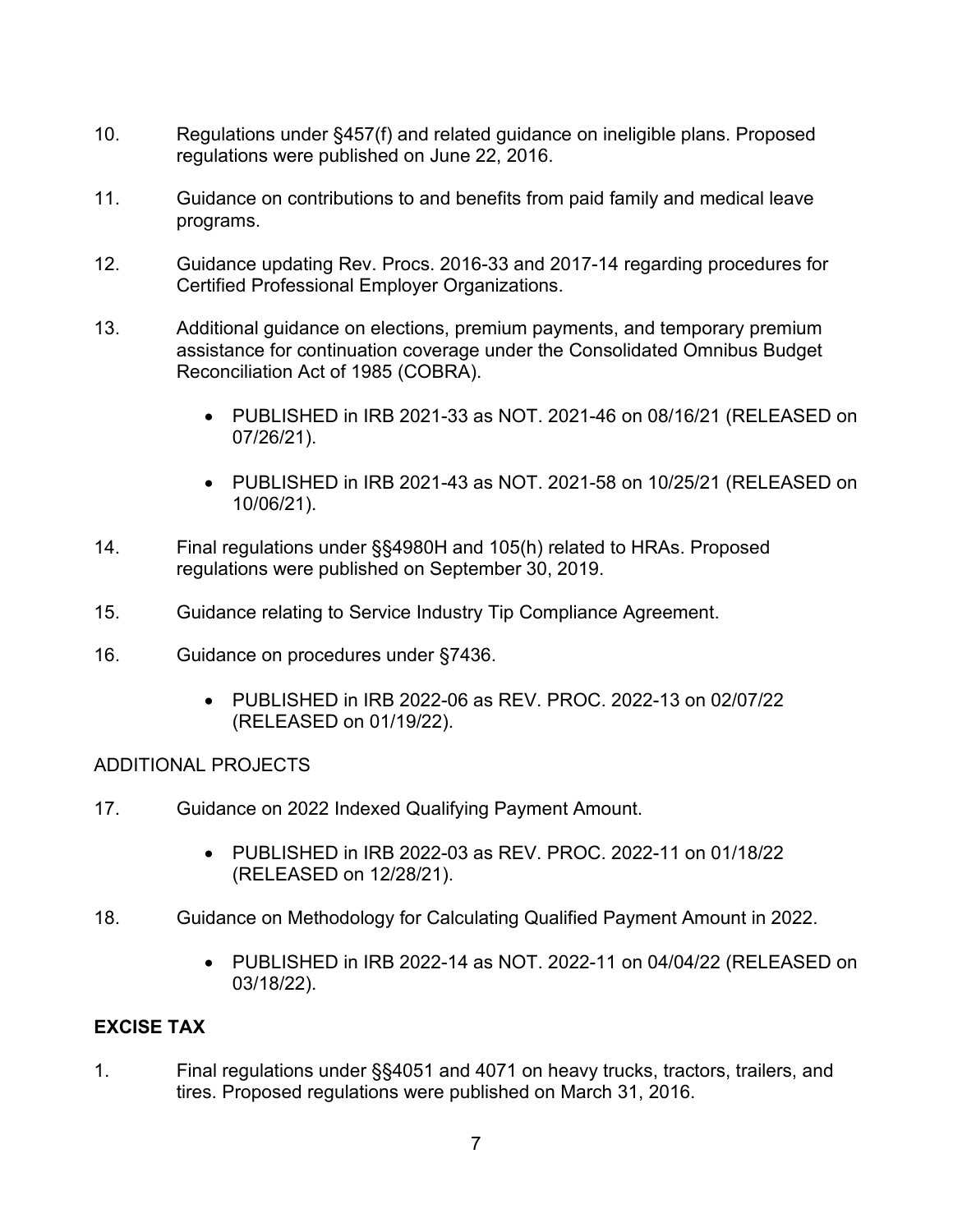- $2.$ 2. Guidance regarding dual use of fuel for operating special equipment by means of a power take-off under §§48.4041-7, 48.6421-1(d), and 48.6427-1(d) of the Manufacturers and Retailers Excise Tax Regulations.
- $3<sub>1</sub>$ Regulations regarding mechanical dye injection under §4082.
- $4.$ 4. Guidance regarding fuel registration under §4101.
- 5. 5. Guidance regarding constructive sale price under §4216.
- 6. excise tax under §4261 to the purchase of mileage awards. Guidance under §4261(e)(3) regarding the application of the air transportation

- $7<sup>1</sup>$ 7. Guidance relating to § 80201 of the Infrastructure Investment and Jobs Act (IIJA), Public Law 117-58, 135 Stat. 429 (November 15, 2021), which reinstates, effective July 1, 2022, the excise taxes imposed on certain chemical substances by §§ 4661 and 4671 (collectively, Superfund chemical taxes) and modifies the applicable rates of tax and other provisions related to those taxes.
	- PUBLISHED 12/27/21 in IRB 2021-52 as NOT. 2021-66 (RELEASED on 12/14/21).

# **EXEMPT ORGANIZATIONS**

- $1<sub>1</sub>$ Guidance revising Rev. Proc. 80-27 regarding group exemption letters. Notice 2020-36 was published on May 18, 2020.
- $2.$ 2. Guidance on circumstances under which an LLC can qualify for recognition under  $§501(c)(3)$ .
	- PUBLISHED in IRB 2021-45 on 11/8/21 as NOT. 2021-56 (RELEASED on 10/21/21).
- $3<sub>1</sub>$ Final regulations on §509(a)(3) supporting organizations. Proposed regulations were published on February 19, 2016.
- 4. Regulations under §512 regarding the allocation of expenses in computing unrelated business taxable income and addressing how changes made to §172 net operating losses by section 2303(b) of the CARES Act apply for purposes of §512(a)(6).
- 5. 5. Guidance under §4941 regarding a private foundation's investment in a partnership in which disqualified persons are also partners.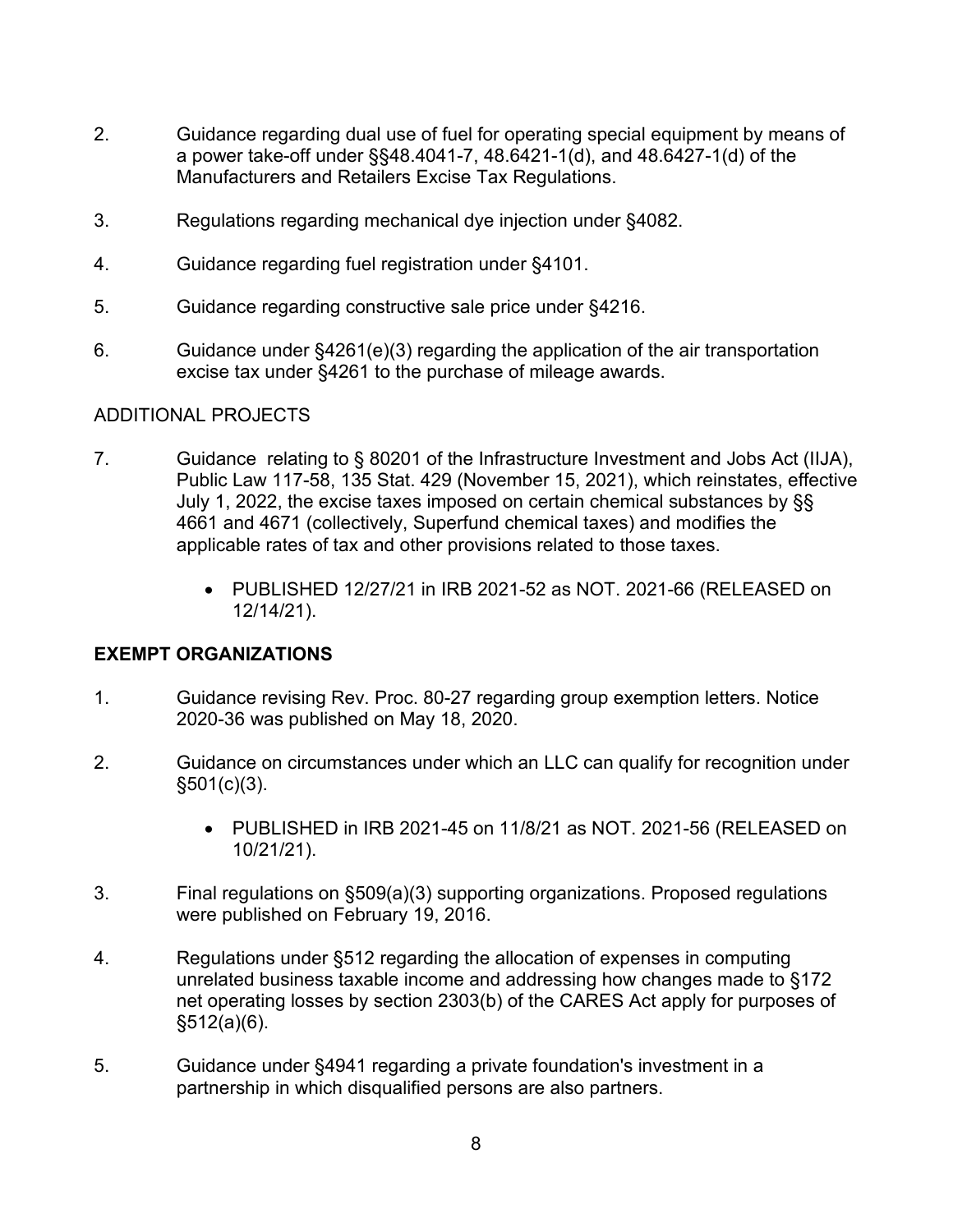- $6.$ 6. Regulations regarding the excise taxes on donor advised funds and fund management.
- $7.$ Regulations under §6104(c). Proposed regulations were published on March 15, 2011.
- 8. 8. Regulations designating an appropriate high-level Treasury official under §7611. Proposed regulations were published on August 5, 2009.

- 9 9. Guidance amplifying Rev. Proc. 2021-3.
	- PUBLISHED in IRB 2021-38 on 09/20/2021 as REV. PROC. 2021-40 (RELEASED on 09/03/2021).
- $10<sub>1</sub>$ Revocation of Announcement 2001-33.
	- PUBLISHED in IRB 2021-52 on 12/27/21 as ANN. 2021-18 (RELEASED on 12/14/21).

# **FINANCIAL INSTITUTIONS AND PRODUCTS**

- $\mathbf{1}$  163(f). Proposed regulations were published on September 19, 2017. Final regulations relating to the definition of registered form under §§149(a) and
- $2.$ Guidance under §166 on the conclusive presumption of worthlessness for bad debts. Notice 2013-35, which requested comments on the existing rules, was published on June 10, 2013.
- $3<sub>1</sub>$ Regulations under §249 relating to the amount of a repurchase premium attributable to the cost of borrowing.
- $4_{\cdot}$ 4. Guidance under §§446, 1275, and 6050H to address the treatment and reporting of capitalized interest on modified home mortgages.
- 5. 5. Guidance addressing issues relating to mark-to-market accounting under §475.
- $6.$ 6. Guidance regarding application of the cure provisions under §851(i) for regulated investment companies (RICs) and §856(c)(7) and (g)(5) for real estate investment trusts (REITs).
- $7<sub>1</sub>$ Guidance clarifying the definition of income in  $§856(c)(3)$  for purposes of the REIT qualification tests.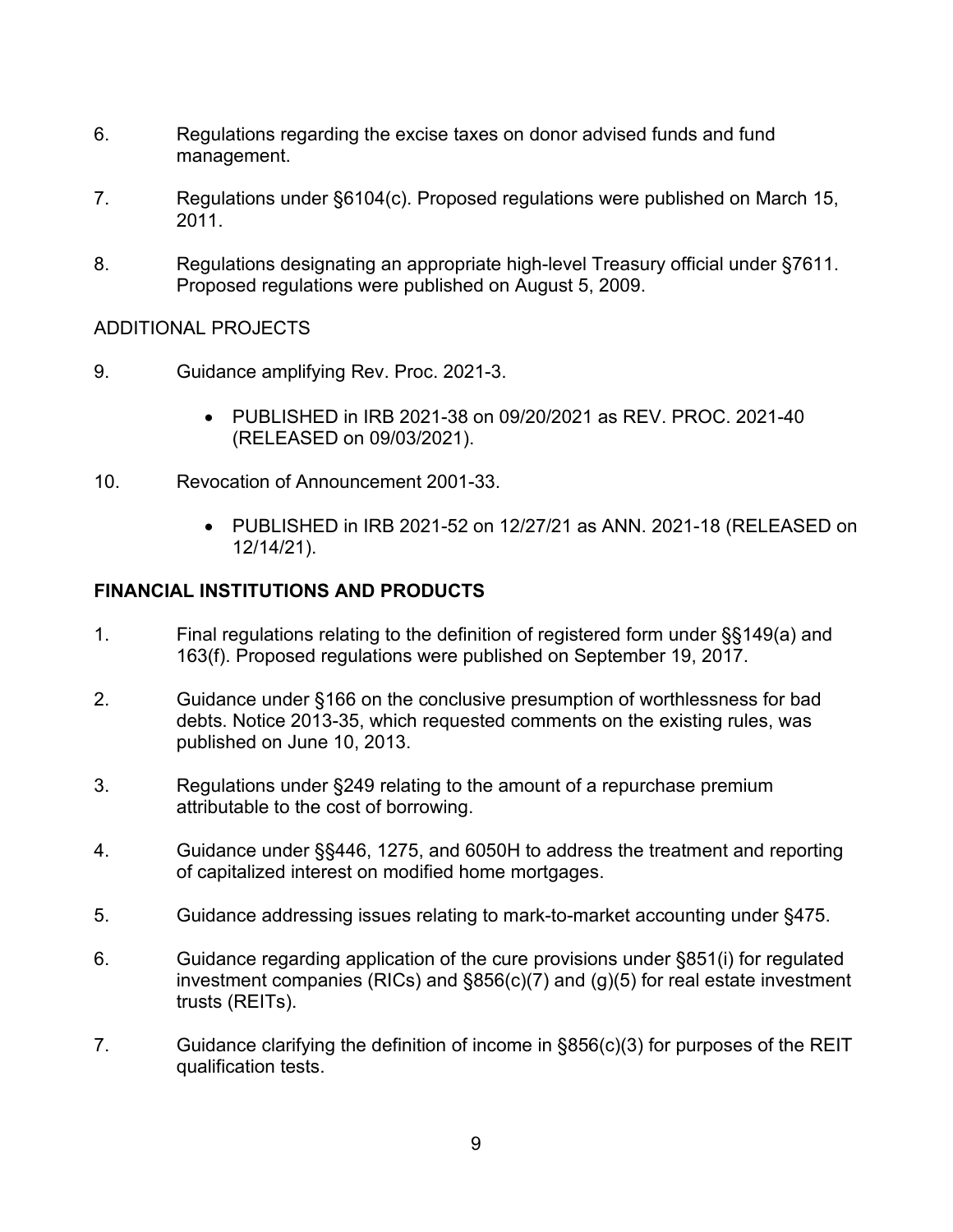- 8. Guidance under §860G(e) for modifications of certain mortgage loans held by a real estate mortgage investment conduit.
- 9. Regulations under §1001 on the modification of debt instruments, including issues relating to disregarded entities.
- $10<sub>1</sub>$  regulations were published on October 9, 2019. Guidance under §1001 on the elimination of interbank offered rates. Proposed
	- PUBLISHED 01/04/22 in FR as TD 9961 (FILED on 12/30/21).
- $11.$ Guidance on the constant yield election under §1276(b).
- $12<sub>1</sub>$ Guidance on the treatment of fees relating to debt instruments and other securities.

#### **GENERAL TAX ISSUES**

- $1<sub>1</sub>$ Final regulations under §25A to conform to changes made by the Trade Preferences Extension Act of 2015 and the Protecting Americans from Tax Hikes Act of 2015.
- $2<sub>1</sub>$ Notice under §25D to reflect the changes made by section 148 of the Taxpayer Certainty and Disaster Tax Relief Act of 2020.
- $3<sub>1</sub>$ Final regulations under §42 regarding the low-income housing credit average income test.
- $4.$ Final regulations under §42 relating to compliance monitoring.
- $5<sub>1</sub>$ 5. Guidance under §42, including guidance to clarify the applicability of the 4 percent minimum low-income housing tax credit rate under § 42(b)(3), as added by section 201(a) of the Taxpayer Certainty and Disaster Tax Relief Act of 2020.
	- PUBLISHED 12/20/21 in IRB 2021-51 as REV. PROC. 2021-43 (RELEASED on 12/01/21).
	- PUBLISHED 12/20/2021 in IRB 2021-51 as REV. RUL. 2021-20 (RELEASED on 12/01/21).
- $6<sup>1</sup>$ Notice providing beginning of construction continuity safe harbor extension under §§45 and 48 in response to the COVID-19 pandemic.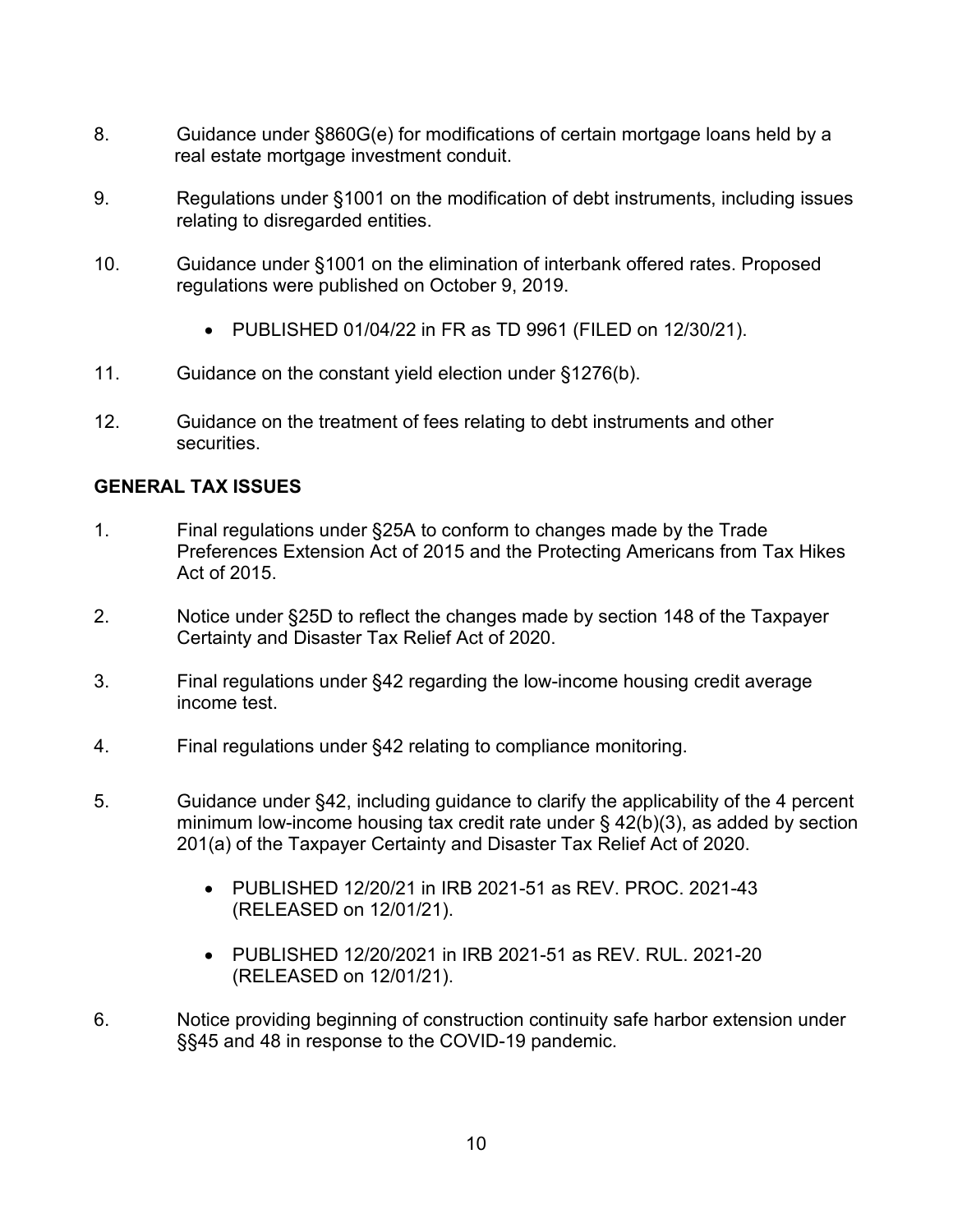- PUBLISHED in IRB 2021-29 as NOT. 2021-41 on 07/19/21 (RELEASED on 06/29/21).
- $7<sub>1</sub>$ Notice under §45L to modify Notices 2008-35 and 2008-36 in consultation with DOE to conform to statutory changes.
- 8. Revenue ruling on the definition of carbon capture equipment and ownership requirements of carbon capture equipment under §45Q.
	- PUBLISHED in IRB 2021-30 on 07/26/21 as REV. RUL. 2021-13 (RELEASED on 07/01/21).
- 9. Notice on lifecycle analysis submission and review process under §45Q.
- $10<sub>1</sub>$ Regulations under §45D that revise and clarify certain rules relating to the new markets tax credit.
- $11$ Notice under §45J regarding credit for production from advanced nuclear power facilities.
- $12.$ Regulations under §§46 through 50 to update regulations to reflect statutory changes, remove obsolete rules, and revise certain reporting procedures related to claiming the rehabilitation credit.
- $13.$ Regulations on the definition of qualifying energy property under §48.
- $14<sub>1</sub>$ Regulations under §118 to reflect statutory changes and define master development plan.
- $15<sub>1</sub>$ Regulations under §152 regarding dependency deduction.
- $16.$ Revenue ruling on public utility property under §168(i)(10) for purposes of normalization.
- $17<sub>1</sub>$ Guidance addressing amortization of research and experimental expenditures under §174.
- $18<sub>1</sub>$ Regulations under §179D to clarify the definition of designer and other issues.
- 19. Regulations under §199A related to the determination of unadjusted basis immediately after acquisition (UBIA) of qualified property, the definition of qualified business income (QBI) and other issues.
- $20.$ Guidance under §280F clarifying the business use of an aircraft by parties related to a lessee.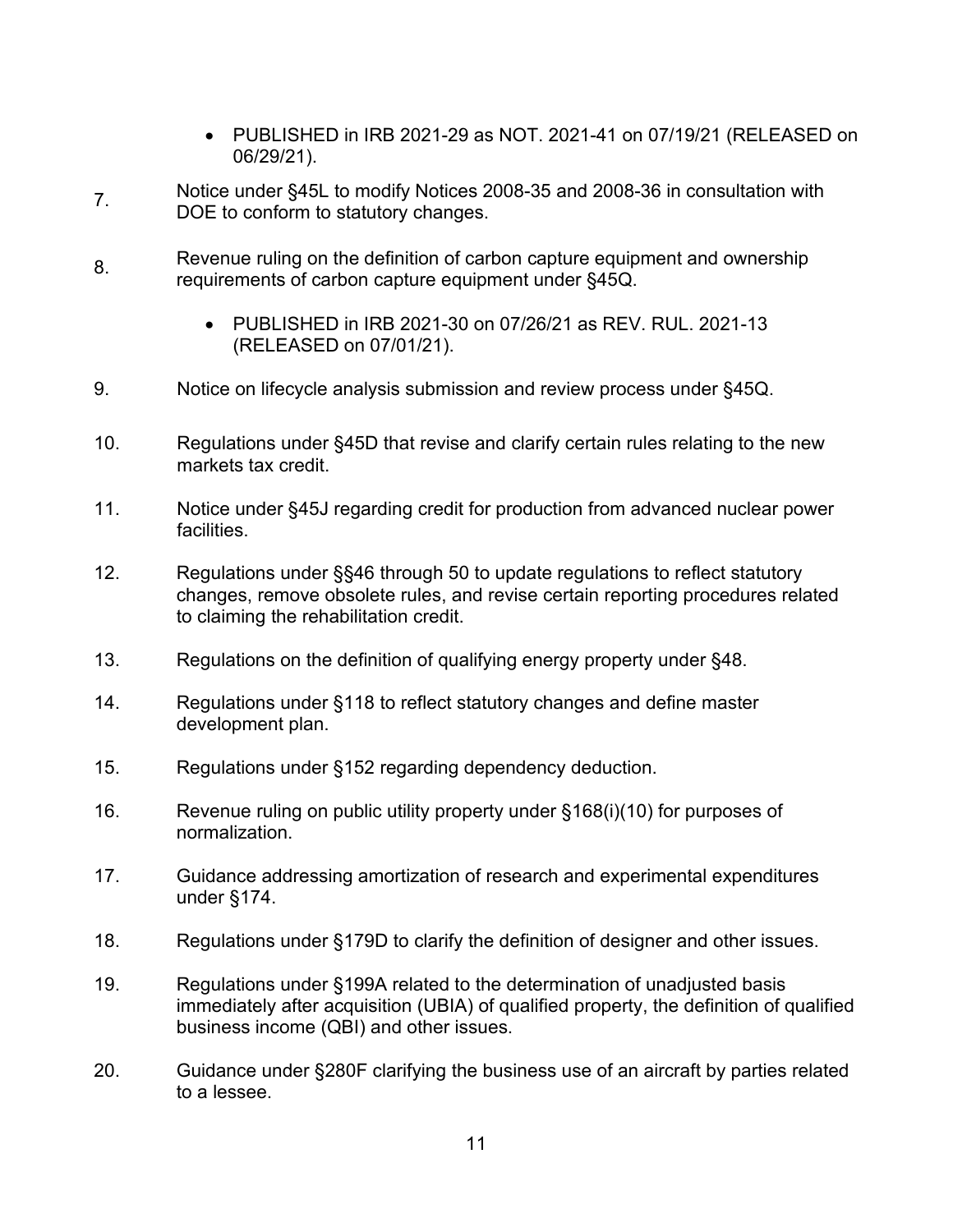- $21.$ Regulations under §301.7701-3 regarding REITs and RICs.
- $22.$ 22. Guidance under §7701 providing criteria for treating an entity as an integral part of a state, local, or tribal government, and guidance on tribally chartered corporations.
- $23.$ Guidance concerning virtual currency.
- 24. 24. Guidance on the tax treatment of SBA loans under Title I of the CARES Act.
- 25. Guidance under §301.9100 regarding relief for late regulatory elections.
- $26.$ Guidance regarding §163(j).
- 27 Regulations under §267 regarding related party transactions and partnerships.
- 28. Guidance under §§1400Z–1 and 1400Z–2 concerning opportunity zones. Proposed regulations were published on April 14, 2021.
- 29. Guidance to clarify various issues regarding advance child tax credit payments pursuant to §7527A.
- $30<sub>1</sub>$ Guidance on monetized installment sales under §453.
- $31<sub>1</sub>$ Regulations on health insurance reporting under §§6055 and 6056.
	- PUBLISHED 12/06/21 in FR as REG-109128-21 (RELEASED on 11/22/21).
- $32.$ Guidance on applying the state and local deduction cap under §164.
- 33. Guidance under §36B regarding the premium tax credit.
- $34<sub>1</sub>$  §301.7701-3(c)(1)(iv) on the redomiciliation of an entity. 34. Guidance regarding the application of the 60-month limitation under

- 35. requirements for payments made to or on behalf of homeowners from funds Guidance on the Federal income tax treatment and information reporting allocated from the Homeowner Assistance Fund.
	- PUBLISHED 11/29/21 in IRB 2021-48 as REV. PROC. 2021-47 (RELEASED on 11/08/21).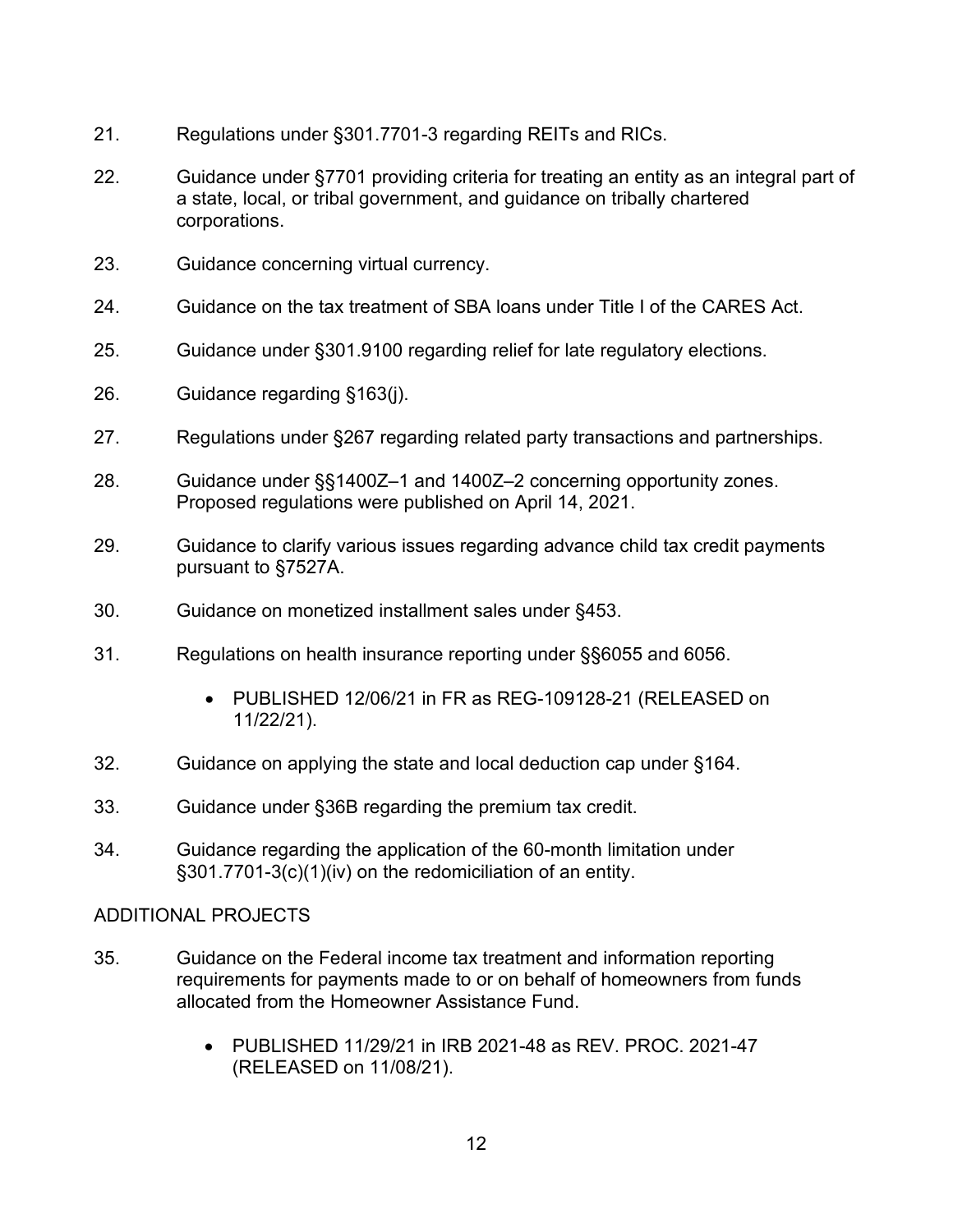- 36. Notice under § 274 regarding application of the temporary 100-percent deduction for restaurant food and beverage expenses to the meal portion of a per diem rate or allowance.
	- PUBLISHED 12/06/21 in IRB 2021-49 as NOT. 2021-63 (RELEASED on 11/16/21).
- $37.$ Guidance providing certain new relief and extending temporary relief for certain requirements under §42 regarding qualified low income housing projects.
	- PUBLISHED 01/31/22 in IRB 2022-05 as NOT. 2022-05 (RELEASED on 01/11/22).

# **GIFTS AND ESTATES AND TRUSTS**

- $1<sub>1</sub>$ Final regulations establishing a user fee for estate tax closing letters. Proposed regulations were published on December 31, 2020.
	- PUBLISHED 09/28/21 IN FR as TD 9957
- $2.$ Final regulations under §§1014(f) and 6035 regarding basis consistency between<br>estate and person acquiring property from decedent. Proposed and temporary regulations were published on March 4, 2016.
- $3<sub>1</sub>$ Regulations under §2010 addressing whether gifts that are includible in the gross estate should be excepted from the special rule of § 20.2010-1(c).
- 4. Regulations under §2032(a) regarding imposition of restrictions on estate assets during the six-month alternate valuation period. Proposed regulations were published on November 18, 2011.
- 5. present value concepts in determining the deductible amount of expenses and 5. Regulations under §2053 regarding personal guarantees and the application of claims against the estate.
- 6. Regulations under §2632 providing guidance governing the allocation of generation-skipping transfer (GST) exemption in the event the IRS grants relief under §2642(g), as well as addressing the definition of a GST trust under §2632(c), and providing ordering rules when GST exemption is allocated in excess of the transferor's remaining exemption.
- $7^{\circ}$ Final regulations under  $\S 2642(g)$  describing the circumstances and procedures under which an extension of time will be granted to allocate GST exemption.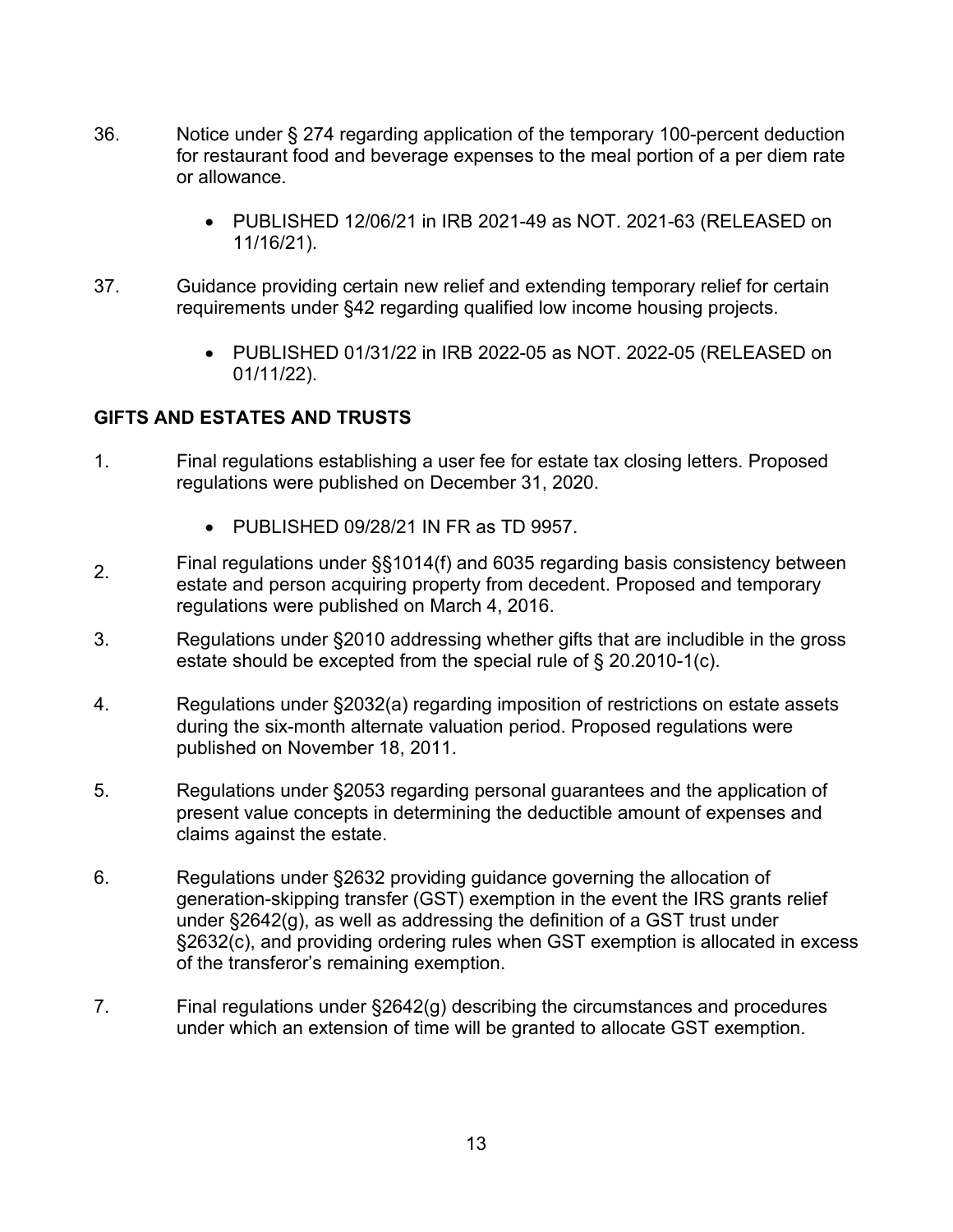- 8. residents who receive gifts or bequests from certain expatriates. Proposed 8. Final regulations under §2801 regarding the tax imposed on U.S. citizens and regulations were published on September 10, 2015.
- 9. Regulations under §7520 regarding the use of actuarial tables in valuing annuities, interests for life or terms of years, and remainder or reversionary interests.

# **INSURANCE COMPANIES AND PRODUCTS**

- $\mathbf{1}$ Regulations under §72 on the exchange of property for an annuity contract. Proposed regulations were published on October 18, 2006.
- $2<sub>1</sub>$ 2. Guidance relating to the diversification requirements under §817(h) for certain mortgage-backed securities purchased in the To-Be-Announced (TBA) market and for certain TBA contracts. Rev. Proc. 2018-54 was published on November 5, 2018.
- $3<sub>1</sub>$ Regulations under §§101 and 6050Y relating to §1035 exchanges and certain corporate acquisitions.

#### **INTERNATIONAL**

#### **A. Deemed Inclusions from Foreign Entities, etc.**

- $1.$ Regulations under subpart F, including coordination with the repeal of §958(b)(4). Proposed regulations were published on July 23, 2020 and September 22, 2020.
- $\mathcal{P}$ 2. Regulations and other guidance addressing the treatment of foreign entities held by domestic partnerships and S corporations under §§951, 958, and 1291 – 1298 and clarifying the definition of qualified business asset investment under §§250 and 951A. Proposed regulations were published on November 12, 2020 and January 15, 2021.
	- PUBLISHED 09/24/21 in FR as TD 9956 (FILED on 09/21/21).
	- PUBLISHED 01/25/22 in FR as TD 9960 (RELEASED on 01/24/22).
	- • PUBLISHED 01/25/22 in FR as REG-118250-20 (RELEASED on 01/24/22) (NPRM).
- $\mathcal{S}$ Guidance under §954, including guidance regarding the use of foreign statement reserves for purposes of measuring qualified insurance income under §954(i).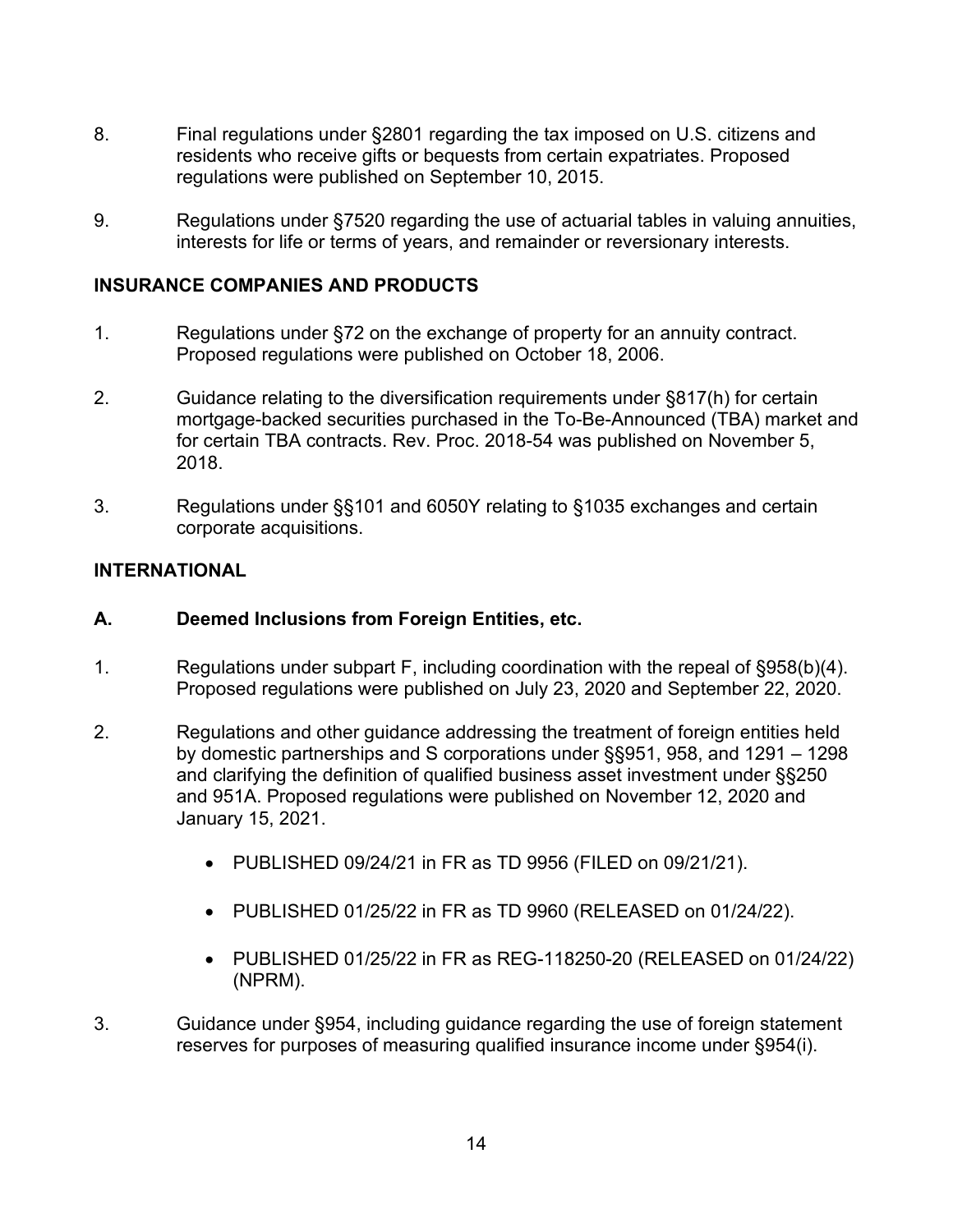- $4<sub>1</sub>$ Regulations under §§959 and 961 concerning previously taxed earnings and profits under subpart F. Notice 2019-01 was published on January 7, 2019.
- 5. Final regulations under §§1297 and 1298, including regulations addressing when foreign insurance income is excluded from passive income under §1297(f). Proposed regulations were published on January 15, 2021.

#### **B. Inbound Transactions**

- $\mathbf 1$  regulations and proposed regulations were published on December 6, 2019, and Regulations under §59A concerning the base-erosion and anti-abuse tax. Final final regulations were published on October 9, 2020.
- $2.$ Additional guidance under  $\S8864(c)(8)$  and  $1446(f)$  on the treatment of gain or loss of foreign persons from the sale or exchange of an interest in a partnership that is engaged in a trade or business within the United States.
	- PUBLISHED 09/07/21 in IRB 2021-36 as NOT. 2021-51 (RELEASED on 08/24/21).
- $3<sub>1</sub>$  on October 1, 2018. Final regulations were published on December 17, 2019. Regulations under  $\S871(m)$ , including with respect to non-delta-one transactions. Final and temporary regulations were published January 24, 2017. Notice 2018-72 (delaying the applicability date of portions of the final regulations) was published Notice 2020-2 (extending the transition relief in Notice 2018-72 for two years) was published on January 13, 2020.
- $\overline{4}$ 4. Final regulations to treat hybrid instruments and certain tax-favored equity as a financing transaction for purposes of §1.881-3. Proposed regulations were published on April 8, 2020, and final regulations related to hybrid instruments (but not tax-favored equity) were published on November 12, 2020.
- 5. 5. Final regulations under §§897 and 1445 relating to changes in the Protecting Americans from Tax Hikes Act of 2015. Proposed regulations were published on June 7, 2019.

# **C. Outbound Transactions**

- $1<sub>1</sub>$ Regulations concerning the participation exemption system for the taxation of foreign source income.
- $2.$ 2. Regulations under §250 regarding electronically supplied services and the deduction for foreign derived intangible income and global intangible low-taxed income. Proposed regulations were published on November 12, 2020.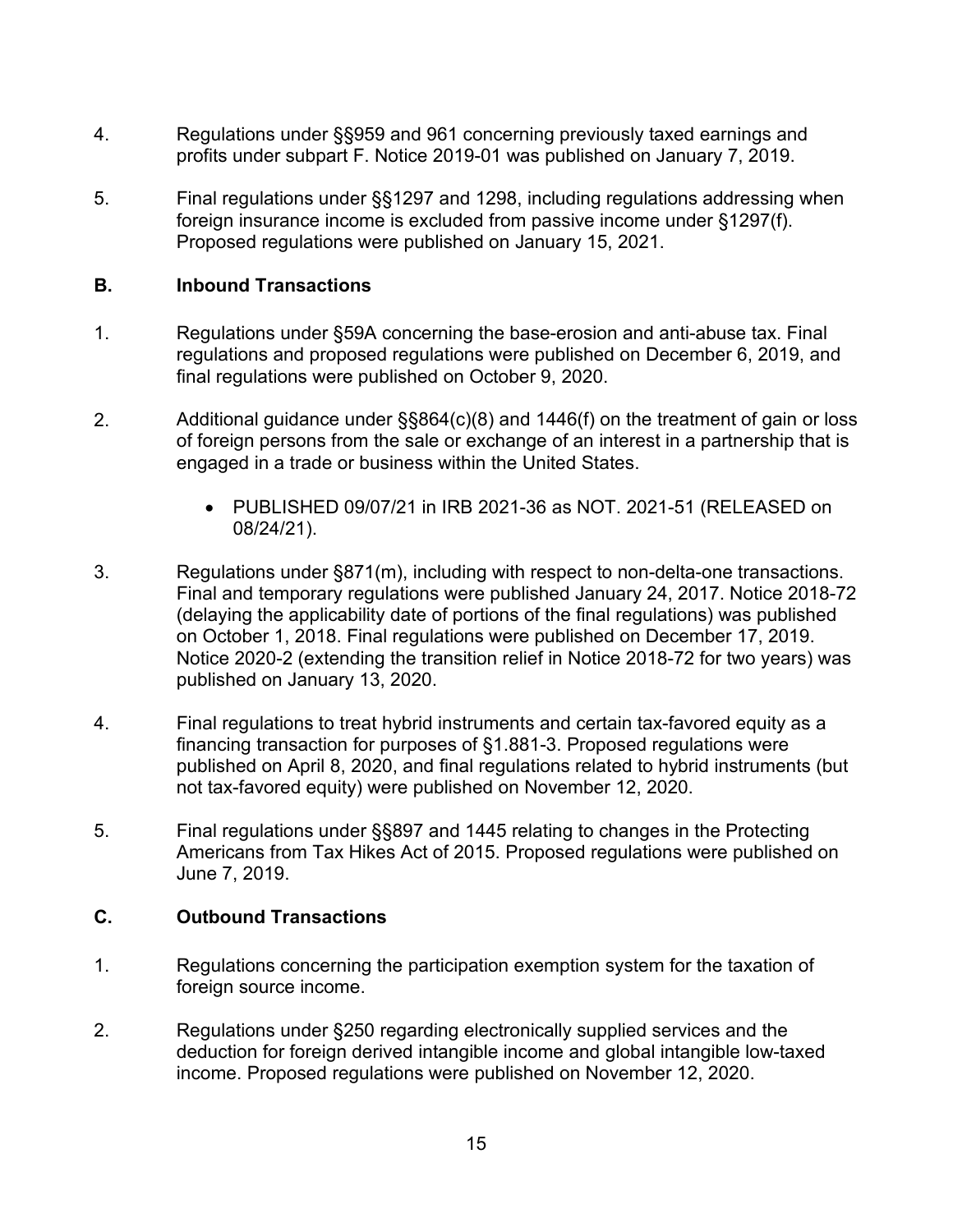- PUBLISHED 01/04/22 in FR as TD 9959 (FILED on 12/28/21).
- $3<sub>1</sub>$ Regulations addressing the inbound transfer of intangible property subject to §367(d).
- $\overline{4}$  loss with respect to a §987 qualified business unit. Final regulations were published on December 8, 2016. Notice 2020-73 (providing guidance regarding Notices) was published on October 5, 2020. 4. Proposed modification of regulations under §987 on income and currency gain or the applicability date of the final regulations beyond that provided in earlier
	- PUBLISHED 10/25/21 in IRB 2021-43 as NOT. 2021-59 (RELEASED on 10/12/21).
- 5. Modification of regulations under §367 regarding certain triangular reorganizations involving one or more foreign corporations. Notice 2016-73 was published on December 27, 2016. Notice 2014-32 was published on May 12, 2014.

# **D. Foreign Tax Credits**

- $1<sup>1</sup>$  timing of when foreign taxes accrue and may be claimed as a credit. Proposed regulations were published on November 12, 2020. Regulations related to the foreign tax credit, including on the allocation and apportionment of interest expense, the definition of a foreign income tax, and the
	- PUBLISHED 01/04/22 in FR as TD 9959 (FILED on 12/28/21).

# **E. Transfer Pricing**

- $1<sup>1</sup>$ Annual Report on the Advance Pricing Agreement Program.
	- PUBLISHED 04/11/22 in IRB 2022-15 as ANN. 2022-7 (RELEASED on 03/30/22).
- $\mathcal{P}$ Regulations under §§367 and 482, including regulations addressing the changes to §§367(d) and 482. Temporary and proposed regulations were published on September 16, 2015.
- $3<sub>l</sub>$ Regulations under §482 clarifying the effects of group membership (e.g., passive association) in determining arm's length pricing, including specifically with respect to financial transactions.
- $4.$ Regulations under §482 further clarifying certain aspects of the arm's length standard, including (1) coordination of the best method rule with guidance on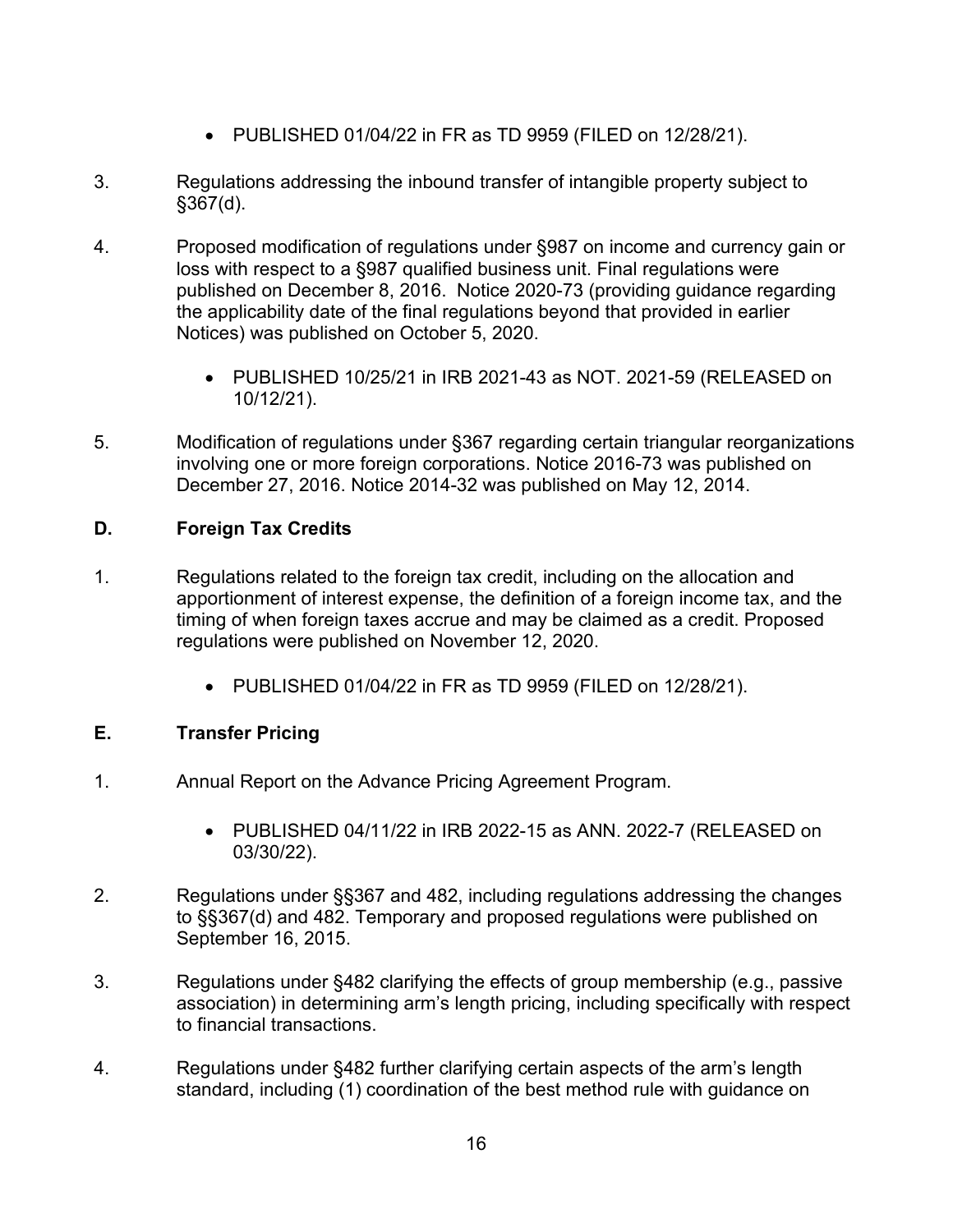specified methods for different categories of transactions, (2) discretion to determine the allocation of risk based on the facts and circumstances of transactions and arrangements, and (3) periodic adjustments.

5. 5. Guidance updating Rev. Proc. 2015-41, providing the procedures for requesting and obtaining advance pricing agreements and guidance on the administration of executed advance pricing agreements.

# **F. Sourcing and Expense Allocation**

 $1<sub>1</sub>$  in transactions involving intellectual property and the provision of digital goods and Regulations under §861, including on the character and source of income arising services. Proposed regulations were published on August 14, 2019.

# **G. Other**

- $1<sub>1</sub>$ of a foreign currency contract under §1256(g)(2), in light of the decision in <u>Wright</u> Regulations relating to certain foreign currency contracts, including the definition v. Commissioner, 809 F.3d 877 (6th Cir. 2016).
- $2.$ 2. Guidance under Chapter 3 (§§1441-1446) and Chapter 4 (§§1471–1474), including updates to the qualified intermediary withholding agreement (primarily relating to regulations under §1446(a) and (f)). Revenue Procedure 2017-15 (setting forth the qualified intermediary withholding agreement) was published on January 17, 2017.
- $3<sub>l</sub>$ Finalization of remaining portions of the regulations under Chapter 3 (§§1441– 1464) and Chapter 4 (§§1471–1474) that were proposed on December 18, 2018, including provisions relating to withholding agent obligations under §§1.1461-1, 1.1461-2, 1.1471-1 through 1.1471-5, 1.1473-1, and 1.1474-1 and 1.1474-2 (providing for the elimination of withholding on payments of gross proceeds, deferral of withholding on foreign pass-thru payments, elimination of withholding on certain insurance premiums, and clarification of the definition of investment entity; and providing guidance concerning certain due diligence requirements of withholding agents and refunds and concerning credits of amounts withheld). (Portions of the proposed regulations were finalized in T.D. 9890, published on January 2, 2020.)
- $\mathbf{4}$ 4. Guidance under §§6039F, 6048, and 6677 on foreign trust reporting and reporting with respect to large foreign gifts, and regulations under §§643(i) and 679 relating to certain transactions between U.S. persons and foreign trusts. Revenue Procedure 2020-17 excepting certain tax-favored foreign retirement and nonretirement trusts from section 6048 reporting was published on March 16, 2020.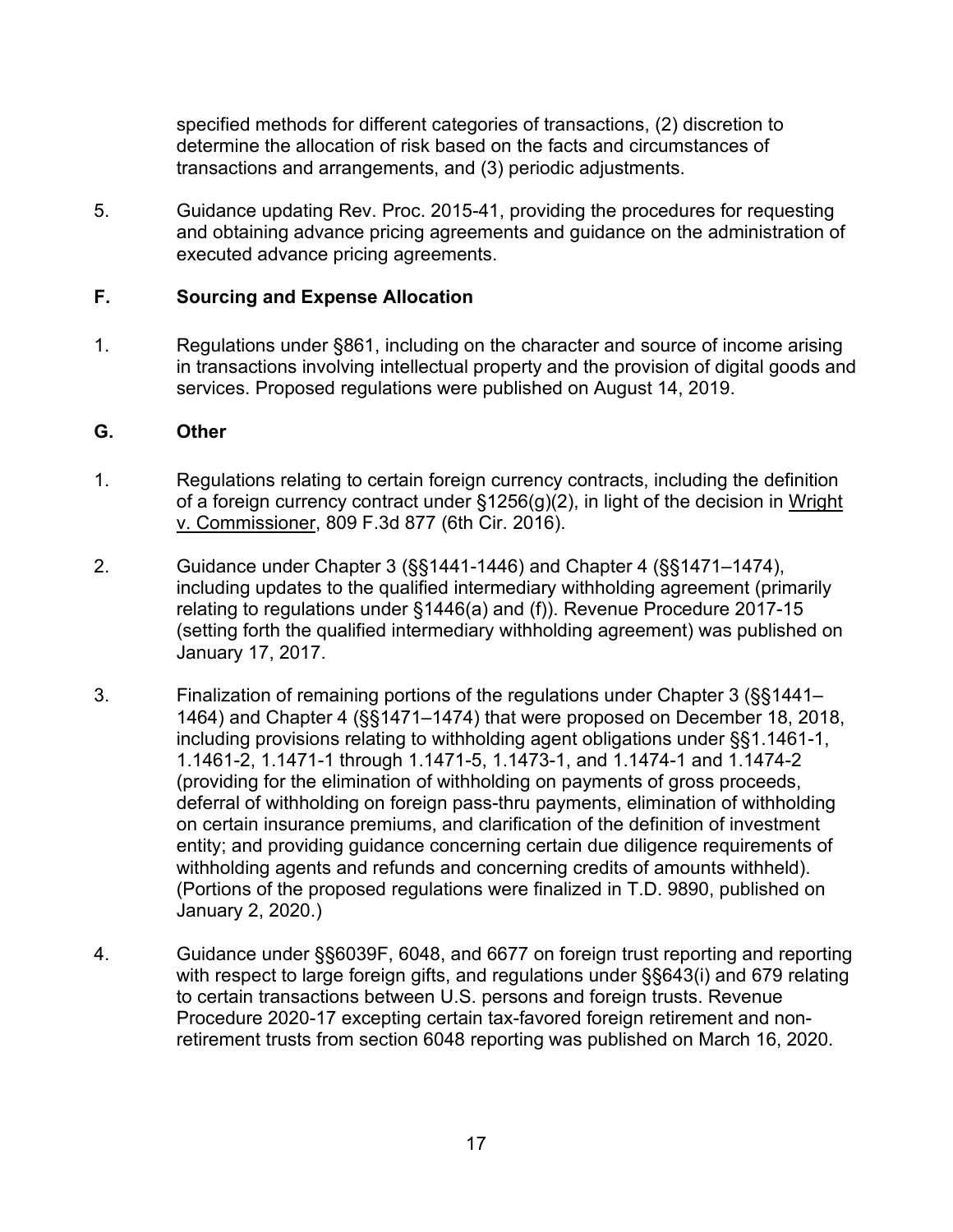5. 5. Guidance updating Rev. Proc. 2015-40, providing the procedures for requesting and obtaining assistance from the U.S. competent authority under U.S. tax treaties.

#### ADDITIONAL PROJECTS

- 6. in force an information exchange agreement, such that bank deposit interest paid under Treas. Reg. §§ 1.6049-8(a) and 1.6049-4(b)(5). Revenue Procedure updating the list of countries with which the United States has to residents of such countries must be reported by payors to the extent required
	- PUBLISHED 10/18/21 in IRB 2021-42 as REV. PROC. 2021-32 (RELEASED on 09/28/21).

#### **PARTNERSHIPS**

- $1<sup>1</sup>$  S corporations, and their owners. Proposed regulations were published on September 14, 2020. Final regulations regarding the application of  $§163(i)$  to partnerships,
- $2.$ Final regulations regarding the stock of a corporate partner under  $\S 337(d)$ . Proposed regulations were published on March 25, 2019.
- $3.$ Regulations under §469(h)(2) concerning limited partners and material participation. Proposed regulations were published on November 28, 2011.
- $4.$ Final regulations on the fractions rule under  $\S514(c)(9)(E)$ . Proposed regulations were published on November 23, 2016.
- 5. partner. Proposed regulations were published on January 16, 2014. 5. Final regulations under §§704, 734, 743, and 755 arising from the American Jobs Creation Act of 2004, regarding the disallowance of certain partnership loss transfers and no reduction of basis in stock held by a partnership in a corporate
- $6.$ Regulations under §704(d) regarding charitable contributions and foreign taxes in determining limitation on allowance of partner's share of loss.
- $7<sup>1</sup>$  grant proceeds; and (2) the corresponding adjustments to the partners' bases in Revenue procedure regarding (1) allocations under §704(b) of amounts excluded from income under COVID-related legislation and deductions resulting from expenditures attributable to the use of Paycheck Protection Program (PPP) loan or their partnership interests under §705.
	- PUBLISHED 12/06/21 in IRB 2021-49 as REV. PROC. 2021-49 (RELEASED on 11/18/21).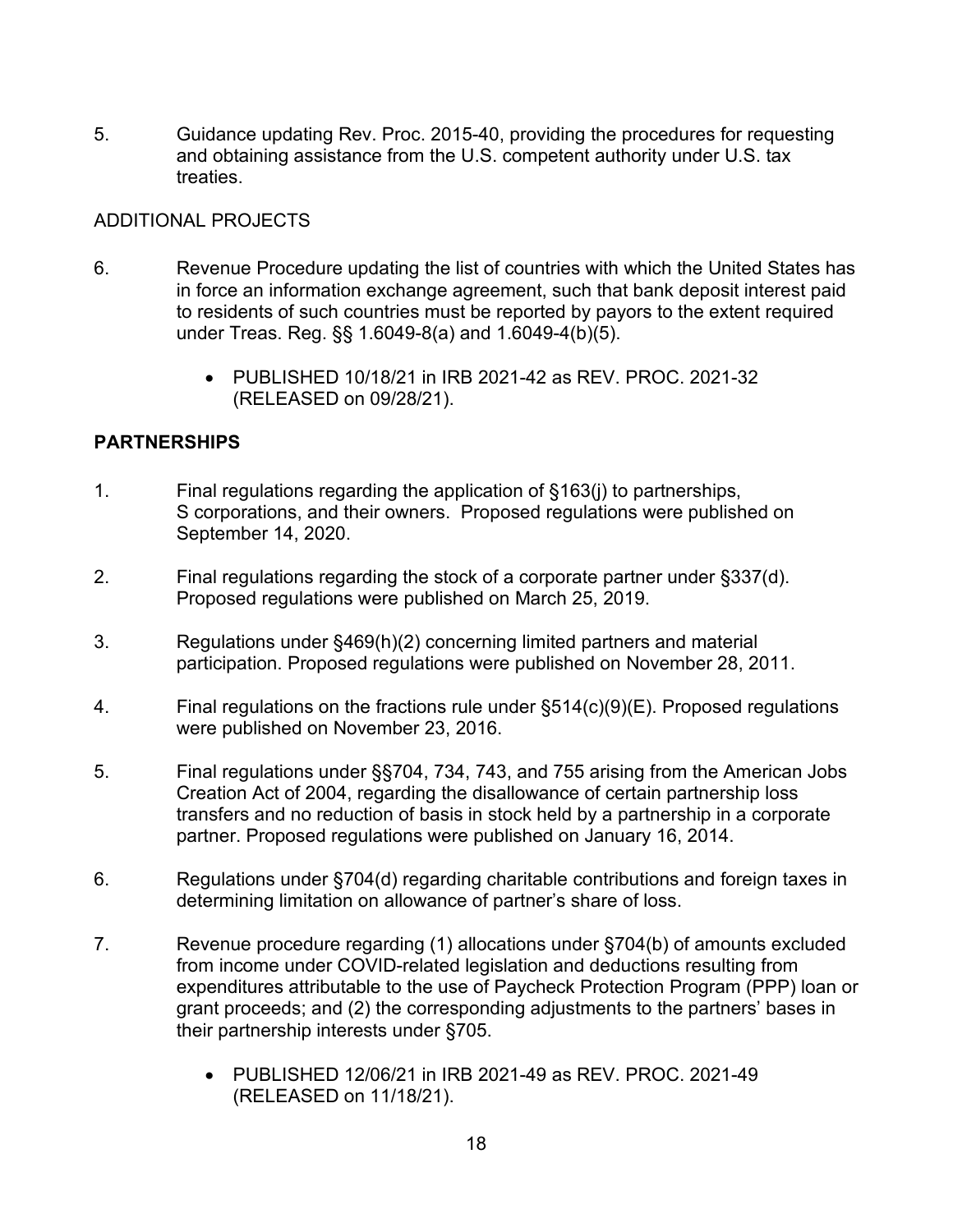- $8<sub>1</sub>$ Guidance under §707 on disquised sales.
- 9. Guidance on partnership terminations under §708.
- $10<sub>1</sub>$ Final regulations under §752 regarding related person rules. Proposed regulations were published on December 16, 2013.
- $11.$ Final regulations streamlining the §754 election statement. Proposed regulations were published on October 12, 2017.
- $12.$ Final regulations under §§761 and 1234 on the tax treatment of noncompensatory partnership options. Proposed regulations were published on February 5, 2013.
- $13.$  tax and book basis of partnership property. Proposed regulations were published Final regulations addressing adjustments to bases and capital accounts and the on February 2, 2018. (Reproposed on August 17, 2018, in combination with proposed regulations addressing revisions to chapter 63 made by the Tax Technical Corrections Act of 2018.)

# **S CORPORATIONS**

- $1<sub>1</sub>$  S corporation by another corporation during a transaction described in §§355 and Guidance concerning the effect of momentary ownership of the stock of an 368(A)(1)(D).
- $2.$  further guidance on the calculation of certain items of income, loss, and deduction Regulations under subchapter S to conform with statutory changes and provide under §1361.
- $3<sub>1</sub>$ Revenue procedure under §1362(f) regarding the validity or continuation of an S corporation election, or qualified subchapter S subsidiary election, in certain situations involving disproportionate distributions, inconsistent tax return filings, or errors or omissions on Form 2553, Election by a Small Business Corporation, or Form 8869, Qualified Subchapter S Subsidiary Election.

# **TAX ACCOUNTING**

- $1<sup>1</sup>$ Revenue procedure under §263(a) concerning the capitalization of natural gas transmission and distribution property.
- $2.$ Regulations under §472 concerning dollar-value last-in, first-out (LIFO) inventories.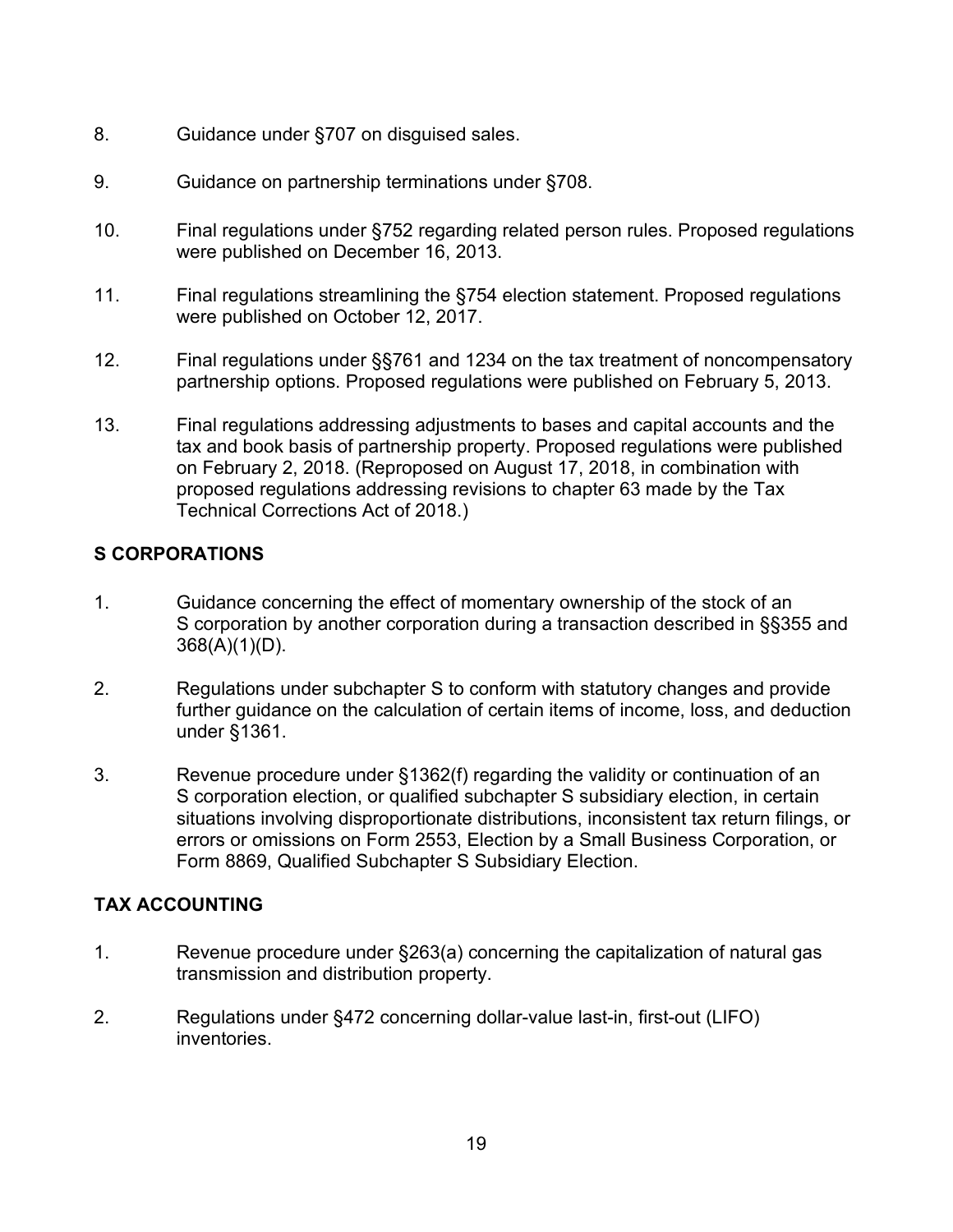- $3<sub>1</sub>$ Final regulations amending §1.472-8 concerning the inventory price index computation (IPIC) method.
- $4.$  December 31, 2017, as provided by the Tax Certainty and Disaster Tax Relief Act 4. Guidance on extension of elections under §168(j), §168(l), and §181 from of 2019.
- 5. 5. Revenue Procedure regarding compliance with the §§263A, 448, 460, and 471 regulations affecting small businesses, including procedures for making automatic changes in methods of accounting.
	- PUBLISHED 01/10/22 in IRB 2022-02 as REV. PROC. 2022-09 (RELEASED on 12/16/21).
- 6. Revenue procedure regarding gross receipts safe harbor under §§448 and 6033 for the employee retention credit.
	- PUBLISHED in IRB 2021-34 as REV. PROC. 2021-33 on 08/23/21 (RELEASED on 08/10/21).
- $7.$ 7. Guidance regarding the treatment of capitalized costs for §355 distributions and certain other costs under § 1.263(a)-5(a).
- 8. for making automatic changes in methods of accounting. Guidance regarding compliance with the §451 regulations, including procedures
	- PUBLISHED in IRB 2021-35 as REV. PROC. 2021-34 on 08/30/21 (RELEASED on 08/12/21).
	- • PUBLISHED in IRB 2021-35 as REV. PROC. 2021-35 on 08/30/21 (RELEASED on 08/12/21).
- 9 9. Final Regulations under §453B regarding non-recognition of gain or loss on disposition of certain installment sales.

# **TAX ADMINISTRATION**

- $1<sub>1</sub>$ Guidance regarding waiver of mandatory electronic filing.
- $2.$ Regulations under section §6011 as amended by the Taxpayer First Act.
	- PUBLISHED 07/23/21 in FR as REG-102951-16 (NPRM).
- $3<sub>1</sub>$ 3. Regulations regarding information reporting on virtual currency under §6045.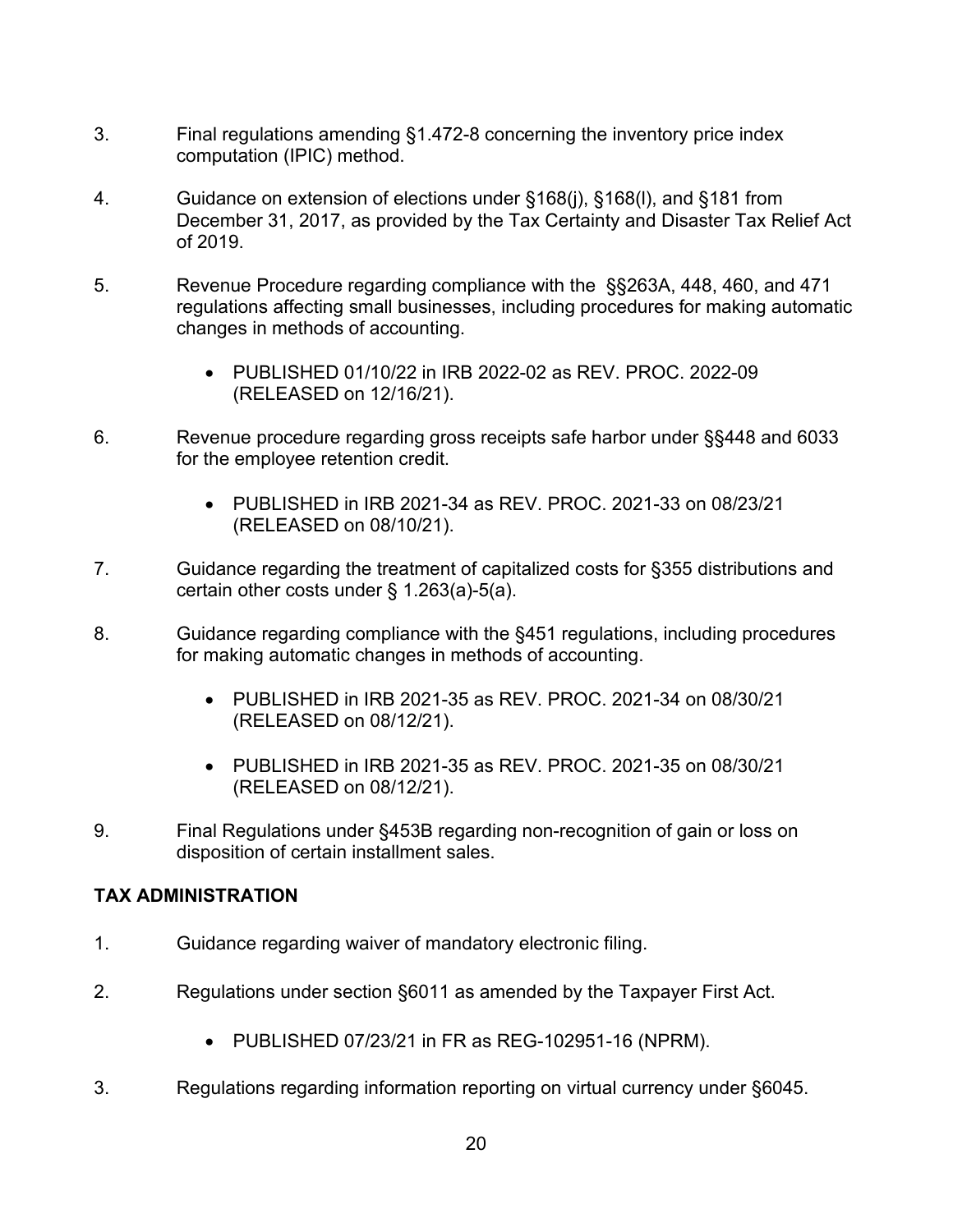- $4.$ 4. Guidance to update Revenue Ruling 2004-53 to reflect the Taxpayer First Act amendments to §6103(c)."
	- PUBLISHED 04/04/22 in IRB 2022-14 as REV. RUL. 2022-7 (RELEASED on 03/21/22).
- 5. Regulations under §6212 regarding last known address for business taxpayers.
- 6. Regulations under §6232(f).
- $7<sup>1</sup>$ Final regulations under §6241. Proposed regulations were published on November 24, 2020.
- 8. payment of taxes by debit and credit cards. 8. Regulations under §6311 as amended by the Taxpayer First Act regarding
- $9<sub>1</sub>$ Regulations under §6335.
- $10.$ Regulations under §6501 to define the return that starts the limitations period on assessment.
- $11.$ Regulations to update regulations under §6662.
- $12<sub>1</sub>$  information returns and payee statements under section 202 of the Protecting Final regulations on safe harbors in §§6721 and 6722 for de minimis errors on Americans from Tax Hikes Act of 2015. Proposed regulations were published on October 17, 2018.
- $13<sup>7</sup>$ Regulations regarding supervisory approval of proposed penalties under §6751(b).
- $14<sub>1</sub>$ Revenue procedures under §7123 concerning alternative dispute resolution.
- $15.$ Revenue procedure regarding special rules for qualified amended returns filed by certain large corporations.
- $16.$ Final regulations under §7602 to implement the Taxpayer First Act regarding summons interviews and sharing of summoned information with person authorized under §6103(n). Proposed regulations were published on August 7, 2020.
	- PUBLISHED 09/07/21 in FR as TD 9952.
- $17<sub>1</sub>$ 17. Regulations regarding the Independent Office of Appeals established under the Taxpayer First Act.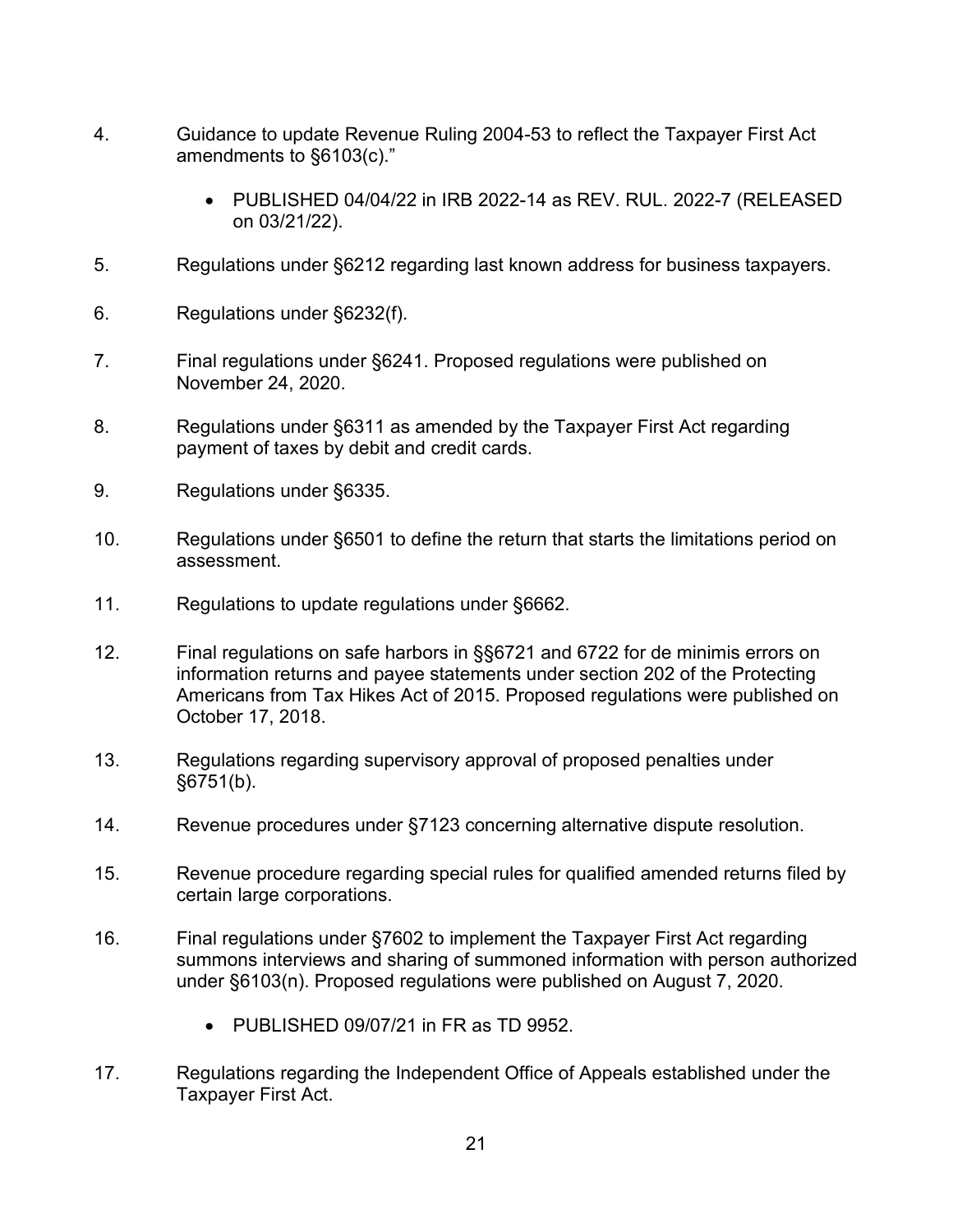- $18.$ Regulations to update the enrolled actuary user fee.
- 19. Regulations to update the enrolled agent special enrollment examination user fee.
	- PUBLISHED 09/29/21 in FR as REG-100718-16 (NPRM).
	- PUBLISHED 03/01/22 in FR as TD 9962.
- 20. Regulations to update the enrolled agent and enrolled retirement plan agent user fee.
	- PUBLISHED 03/01/22 in FR as REG-114209-21 (NPRM).
- $21.$ 21. Regulations under 31 U.S.C. §330 governing practice before the Internal Revenue Service.

- $22.$ Revenue procedure to allow certain amended partnership returns.
	- PUBLISHED 07/06/21 in IRB 2021-27 as REV. PROC. 2021-29 (RELEASED on 06/15/21).
- 23. Revenue procedure for simplified returns for non-filers.
	- PUBLISHED 07/19/21 in IRB 2021-29 as REV. PROC. 2021-24 (RELEASED on 07/16/21).
- 24. Revenue procedure to allow amended K-1s related to certain PPP loans.
	- PUBLISHED 12/06/21in IRB 2021-49 as REV. PROC. 2021-50 (RELEASED on 11/18/21).
- $25.$ Notice waiving filing Form 1099-C for certain discharged student loans.
	- • PUBLISHED 01/10/22 in IRB 2022-02 as NOT. 2022-1 (RELEASED on 12/21/21).
- 26. Notice to provide estimated tax penalty relief to farmers and fishermen.
	- PUBLISHED 04/04/22 in IRB 2022-14 as NOT. 2022-13 (RELEASED on 03/12/22).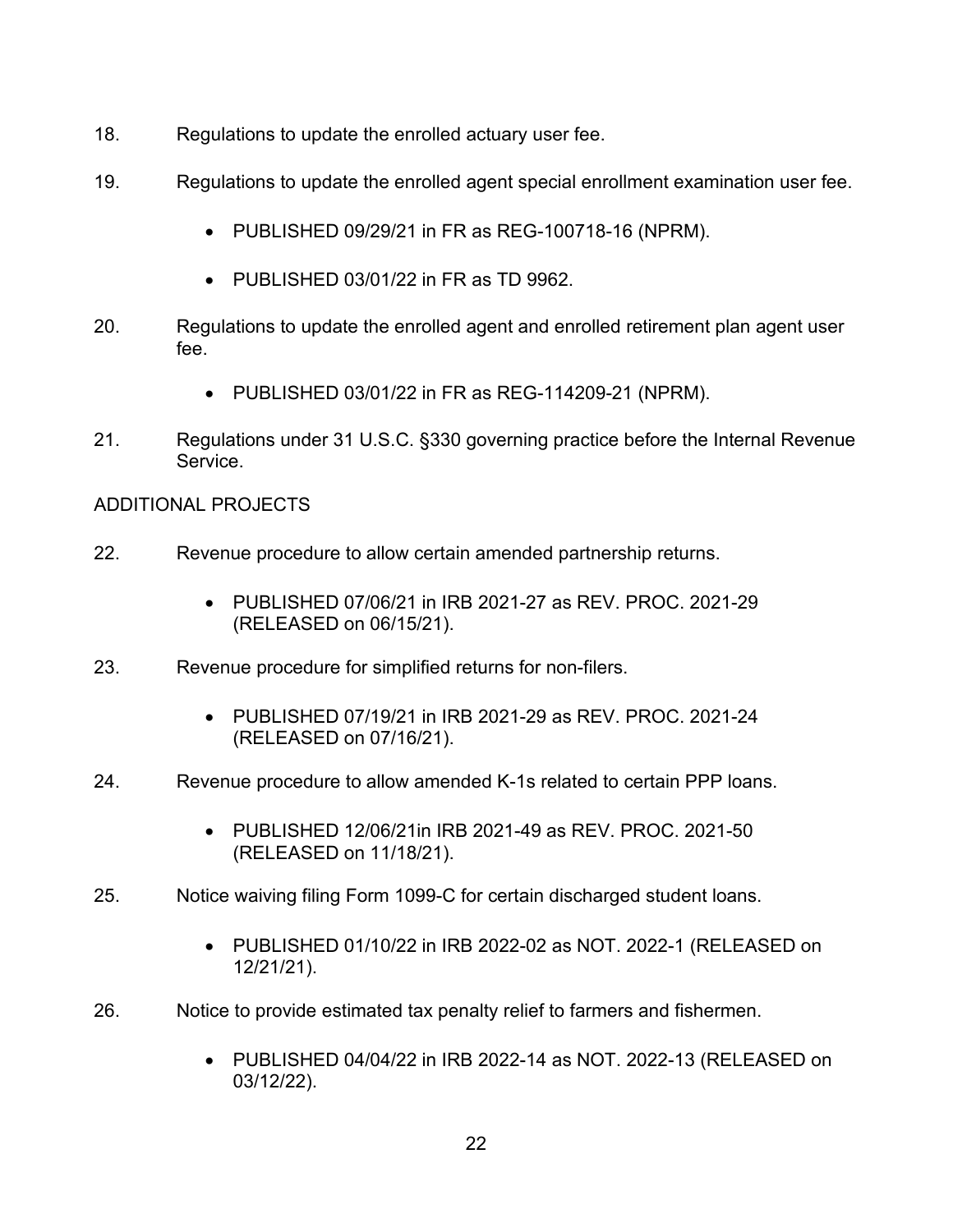- 27. 27. Revenue Procedure for simplified returns to claim EITC and ACTC.
	- PUBLISHED 02/14/22 in IRB 2022-7 as REV. PROC. 2022-12 (RELEASED on 01/24/22).

#### **TAX-EXEMPT BONDS**

- $1<sup>1</sup>$ Guidance under §§144(b) and 150 on qualified student loan bonds.
- $2<sup>1</sup>$ Regulations under §§148 and 150 on refunding bonds.
- $3<sub>1</sub>$ Revenue procedure on the recovery of rebate under §148.
- $4.$ Final regulations on bond reissuance under §150. Proposed regulations were published on December 31, 2018.
- 5. Rev. Proc. 2020-21, as modified by Rev. Proc. 2020-49, for public hearings under 5. Revenue procedure modifying the time period for the temporary relief provided in §147.
	- PUBLISHED 09/20/21 in IRB 2021-38 as REV. PROC. 2021-39 (RELEASED on 08/31/21).
	- PUBLISHED 04/04/22 in IRB 2022-14 as REV. PROC. 2022-20 (RELEASED on 03/18/22).

# **APPENDIX – Regularly Scheduled Publications**

# **JULY 2021**

- $1<sub>1</sub>$ Revenue ruling setting forth tables of the adjusted applicable federal rates for the current month for purposes of §§42, 382, 1274, 1288, and 7520.
	- PUBLISHED 07/06/21 in IRB 2021-27 as REV. RUL. 2021-12 (RELEASED on 06/15/21).
- $2.$ Notice under §42 providing the qualified disaster zone resident population estimates for purposes of determining the applicable dollar limitation of the additional low-income housing allocations, as described in section 305 of the Taxpayer Certainty and Disaster Tax Relief Act of 2020.
	- PUBLISHED 08/02/21 in IRB 2021-31 as NOT. 2021-45.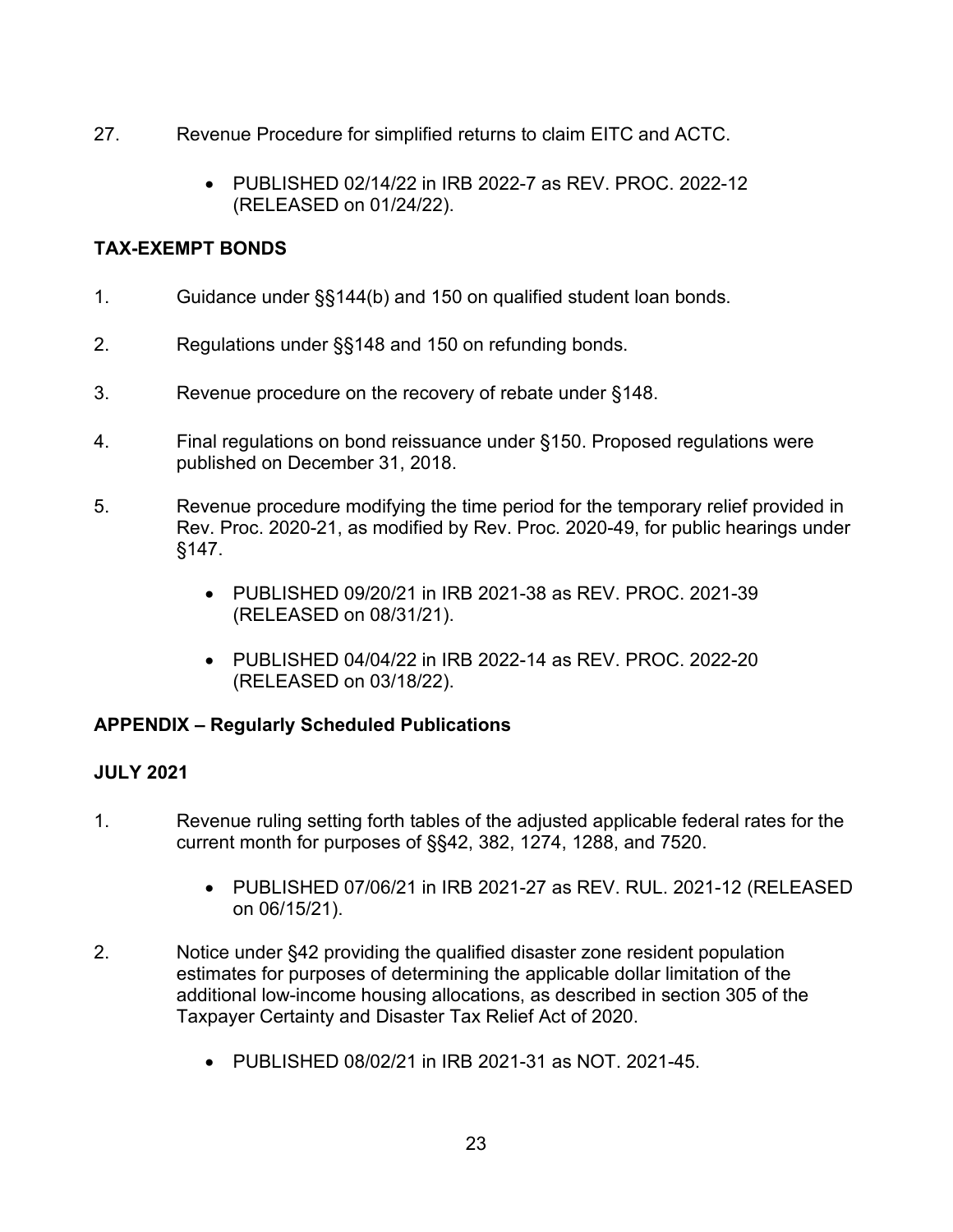- $3<sub>1</sub>$ Notice setting forth updates for the corporate bond yield curve for plan years beginning in July 2021, the 24-month average segment rates, the funding segment rates applicable for July 2021, the spot segment rates for June 2021 that are used for determining minimum present values, and the 30-year Treasury rates.
	- PUBLISHED 08/02/21 in IRB 2021-31 as NOT. 2021-44 (RELEASED on 07/15/21).

#### **AUGUST 2021**

- $1_{-}$ Revenue ruling setting forth tables of the adjusted applicable federal rates for the current month for purposes of §§42, 382, 1274, 1288, and 7520.
	- PUBLISHED 08/02/21 in IRB 2021-31 as REV. RUL. 2021-14 (RELEASED on 07/15/21).
- $2.$ Notice setting forth updates for the corporate bond yield curve for plan years beginning in August 2021, the 24-month average segment rates, the funding segment rates applicable for August 2021, the spot segment rates for July 2021 that are used for determining minimum present values, and the 30-year Treasury rates.
	- • PUBLISHED 08/30/21 in IRB 2021-35 as NOT. 2021-50 (RELEASED on 08/16/21).
- $3<sub>1</sub>$ 3. Revenue procedure providing the domestic asset/liability percentages and the domestic investment yield percentages for taxable years beginning after December 31, 2017, for foreign companies conducting insurance business in the United States.
	- PUBLISHED 09/27/21 in IRB 2021-39 as REV. PROC. 2021-41.
- $\overline{4}$ Revenue ruling providing the average annual effective interest rates charged by each Farm Credit Bank District.
	- PUBLISHED 08/30/21 in IRB 2021-35 as REV. RUL. 2021-15.

#### **SEPTEMBER 2021**

- $1.$ Revenue ruling setting forth tables of the adjusted applicable federal rates for the current month for purposes of §§42, 382, 1274, 1288, and 7520.
	- PUBLISHED 09/07/21 in IRB 2021-36 as REV. RUL. 2021-16 (RELEASED on 08/16/21).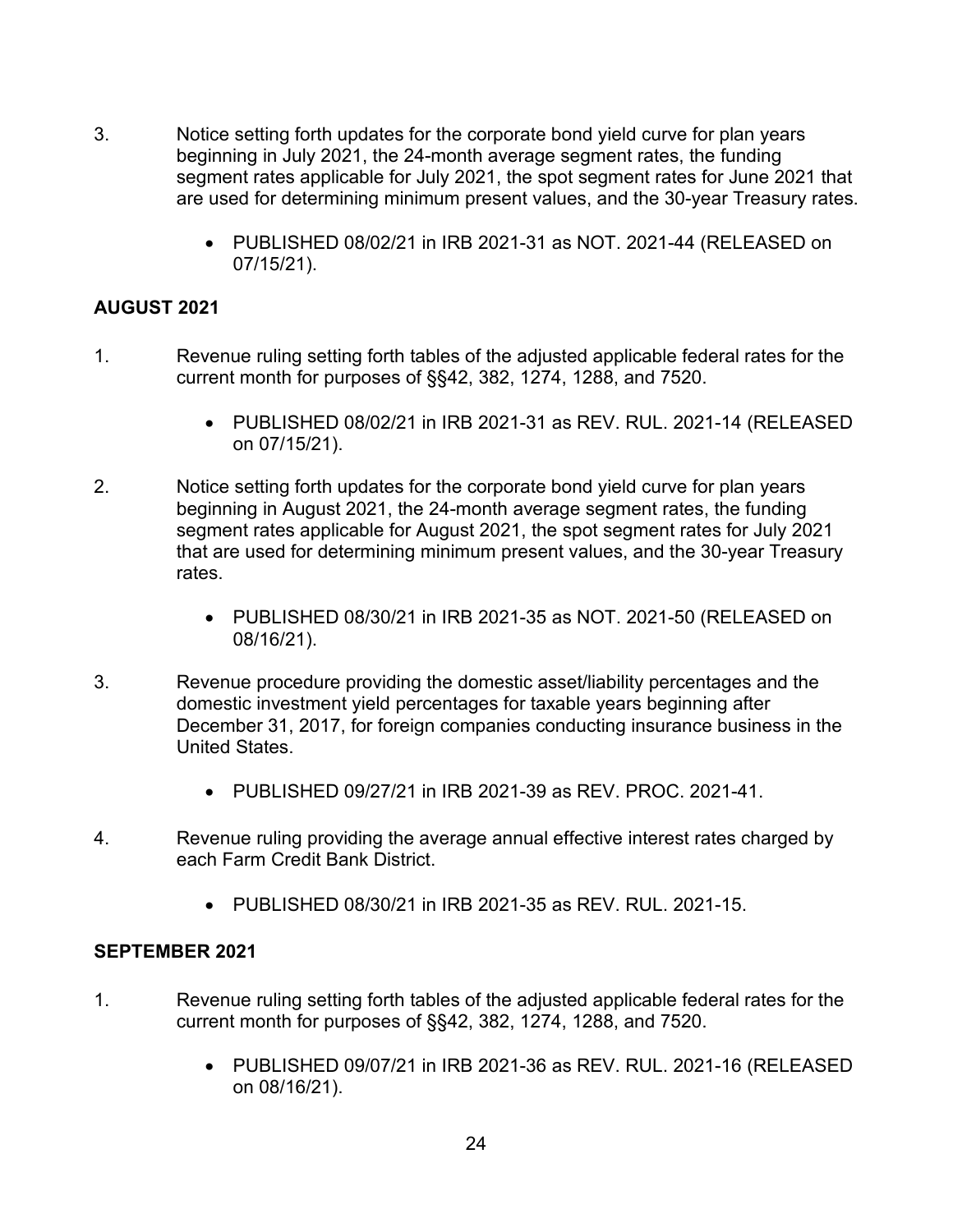- $2.$ Notice under §274 regarding the deemed substantiation of travel expenses using per diem rates.
	- PUBLISHED 09/20/21 in IRB 2021-38 as NOT. 2021-52 (RELEASED on 09/03/21).
- $3<sub>l</sub>$ Notice identifying the counties that experienced exceptional, extreme, or severe drought during the preceding 12-month period ending August 31, 2021 for purposes of determining whether the replacement period within which to replace livestock sold on account of drought is extended under §1033(e)(2)(B) and Notice 2006-82.
	- PUBLISHED in IRB 2021-41 as NOT. 2021-55 on 10/12/21 (RELEASED on 09/24/21).
- $4.$ Revenue ruling under §6621 regarding the applicable interest rates for overpayments and underpayments of tax for the period October through December 2020.
	- • PUBLISHED 09/13/21 in IRB 2021-37 as REV. RUL. 2021-17 (RELEASED 08/25/21).
- 5. delivery service status under §7502(f). Will be published only if any new applicants Update of Notice 2004-83 to add approved applicants for designated private are approved.
- 6. Notice setting forth updates for the corporate bond yield curve for plan years beginning in September 2021, the 25-year average segment rates for 2022, the 24-month average segment rates, the funding segment rates applicable for September 2021, the spot segment rates for August 2021 that are used for determining minimum present values, and the 30-year Treasury rates.
	- PUBLISHED 10/12/21 in IRB 2021-41 as NOT. 2021-54 (RELEASED 09/21/21).
- $7<sub>1</sub>$ Revenue ruling setting forth the terminal charge and the standard industry fare level (SIFL) cents-per-mile rates for the second half of 2020 for use in valuing personal flights on employer-provided aircraft.
	- PUBLISHED 10/18/21 in IRB 2021-42 as REV. RUL. 2021-19.
- 8. Notice on annual adjustment in the fee imposed to fund the Patient Centered Outcomes Research Trust Fund.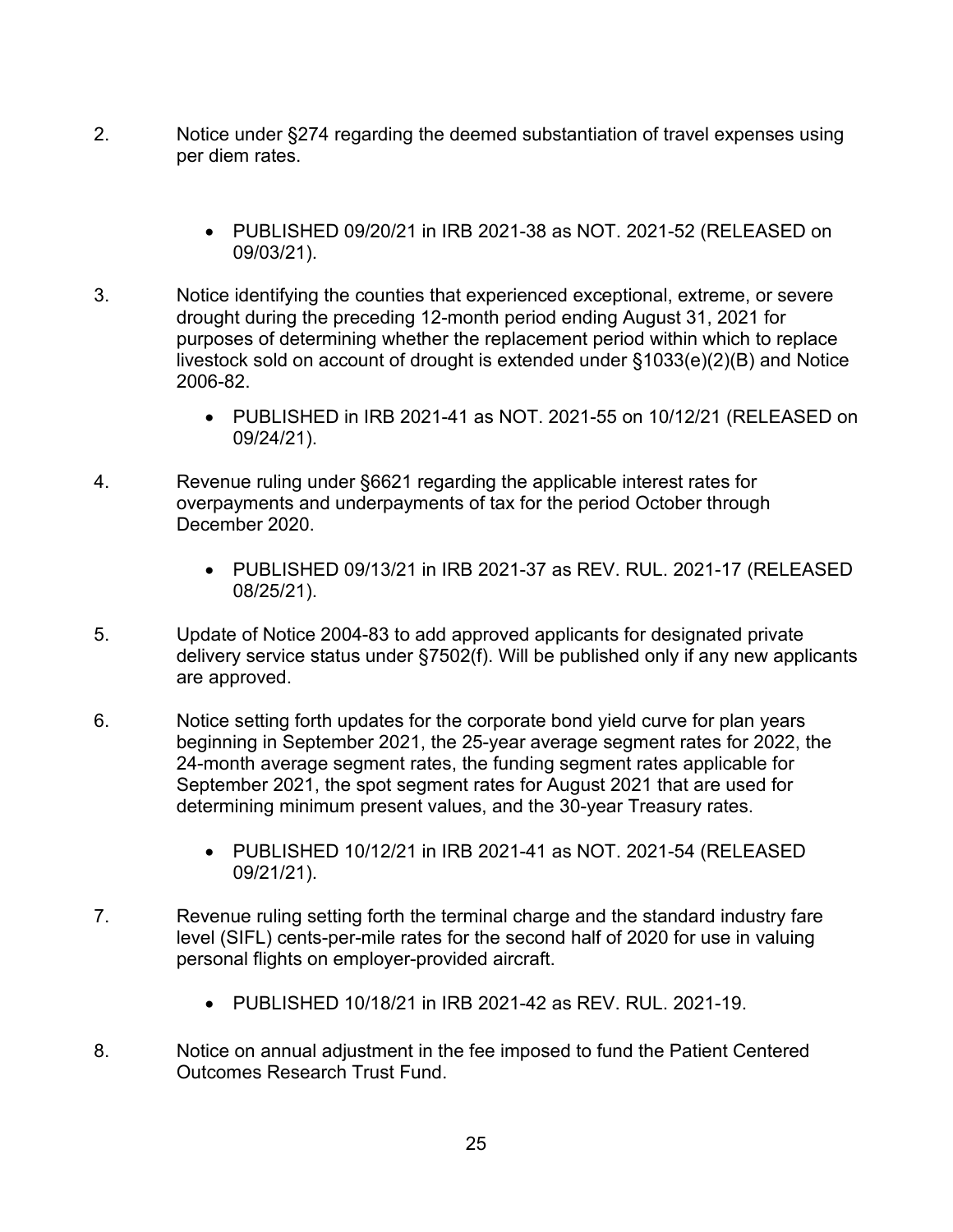• PUBLISHED 01/10/22 in IRB 2022-02 as NOT. 2022-04 (RELEASED on 12/21/21).

# **OCTOBER 2021**

- $1$ Revenue procedure under §1 and other sections of the Code regarding inflation adjusted items for 2021.
	- PUBLISHED 11/28/21 in IRB 2021-48 as REV. PROC. 2021-45 (RELEASED on 11/10/21).
- $2.$ Revenue ruling setting forth tables of the adjusted applicable federal rates for the current month for purposes of §§42, 382, 1274, 1288 and 7520.
	- on 09/16/21). • PUBLISHED 10/04/21 in IRB 2021-40 as REV. RUL. 2021-18 (RELEASED
- $3<sub>1</sub>$ Revenue procedure providing the amounts of unused housing credit carryover allocated to qualified states under §42(h)(3)(D) for the calendar year.
	- PUBLISHED 10/18/21 in IRB 2021-42 as REV. PROC. 2021-44.
- $4.$ Update of Revenue Procedure 2005-27 listing the tax deadlines that may be extended by the Commissioner under §7508A in the event of a Presidentiallydeclared disaster or terrorist attack. Will be published only if there are any updates.
- $5<sup>5</sup>$ Notice setting forth updates for the corporate bond yield curve for plan years beginning in October 2021, the 24-month average segment rates, the funding segment rates applicable for October 2021, the spot segment rates for September 2021 that are used for determining minimum present values, and the 30-year Treasury rates.
	- PUBLISHED 11/08/21 in IRB 2021-45 as NOT. 2021-60 (RELEASED on 10/20/21).
- 6. Revenue procedure providing the unpaid loss discount factors and salvage discount factors for the 2021 accident year to be used for computing discounted unpaid losses under §846 and discounted estimated salvage recoverable under §832.
	- (RELEASED on 12/13/21). • PUBLISHED 12/27/21 in IRB 2021-52 as REV. PROC. 2021-54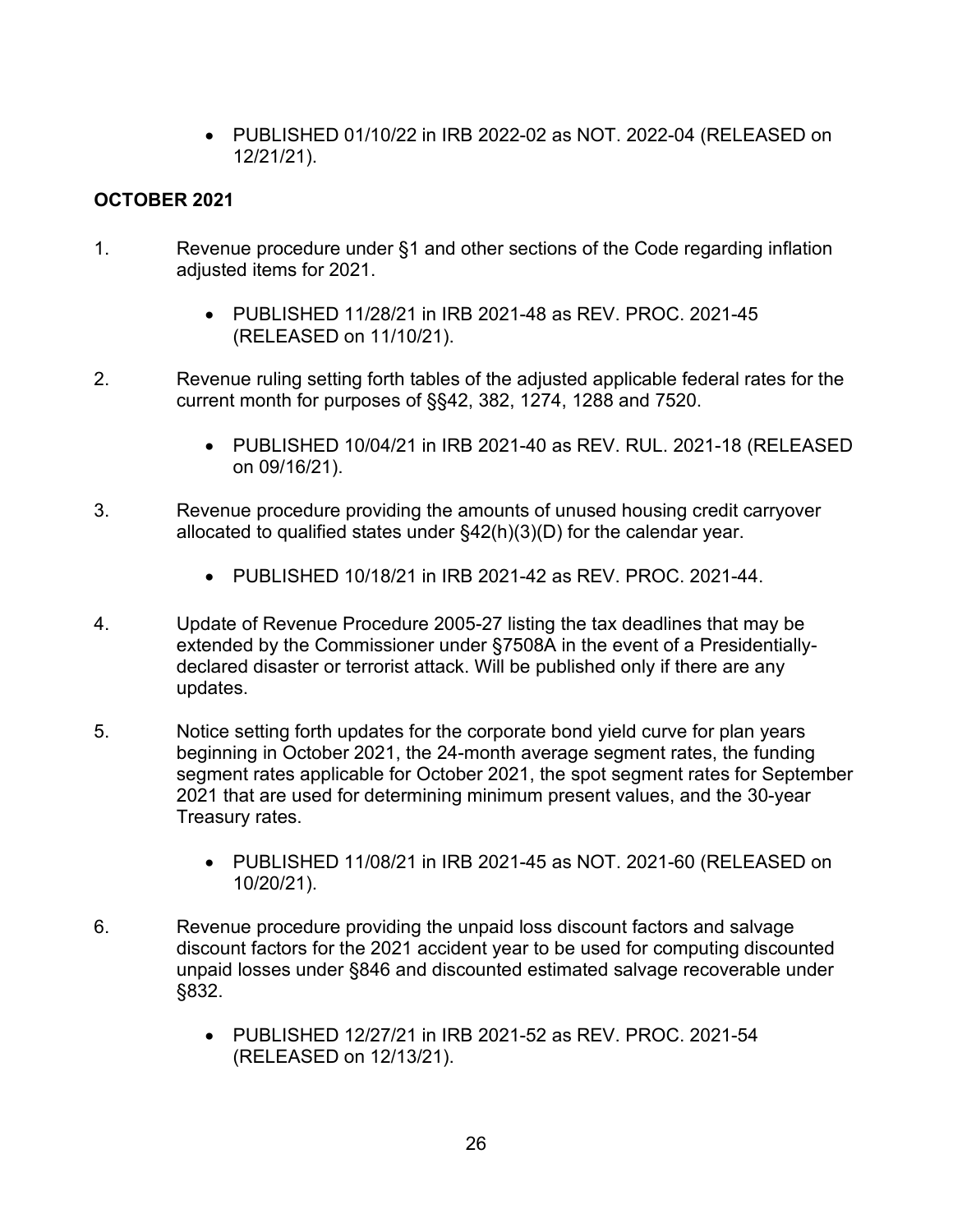#### **NOVEMBER 2021**

- $1<sup>1</sup>$ Revenue ruling setting forth tables of the adjusted applicable federal rates for the current month for purposes of §§42, 382, 1274, 1288 and 7520.
	- on 10/18/21). • PUBLISHED 11/01/21 in IRB 2021-44 as REV. RUL. 2021-21 (RELEASED
- $2<sub>1</sub>$ 2. Notice under §274 regarding the 2021 optional standard mileage rates.
	- PUBLISHED 01/10/22 in IRB 2022-02 as NOT. 2022-03 (RELEASED on 12/17/21).
- $3<sub>l</sub>$ Revenue ruling setting forth covered compensation tables under  $§401(1)(5)(E)$  that are used for purposes of applying the permitted disparity rules under §401(l) to defined benefit plans for the 2021 plan year.
	- PUBLISHED 01/24/22 in IRB 2022-04 as REV. RUL. 2022-02 (RELEASED on 01/05/22).
- $4_{\cdot}$ Revenue ruling providing the "base period T-Bill rate" as required by §995(f)(4).
	- PUBLISHED 11/22/21 in IRB 2021-47 as REV. RUL. 2021-22.
- 5. 5. Update of Revenue Procedure 2019-09 regarding adequate disclosure for purposes of the §6662 substantial understatement penalty and the §6694 preparer penalty. Will be published only if there are any updates.
	- PUBLISHED 12/20/21 in IRB 2021-51 as REV. PROC. 2021-52.
- 6. Notice setting forth updates for the corporate bond yield curve for plan years beginning in November 2021, the 24-month average segment rates, the funding segment rates applicable for November 2021, the spot segment rates for October 2021 that are used for determining minimum present values, and the 30-year Treasury rates.
	- PUBLISHED 12/06/21 in IRB 2021-49 as NOT. 2021-62 (RELEASED on 11/18/21).
- $7<sub>1</sub>$  and other limitations applicable to deferred compensation plans. Notice setting forth cost-of living adjustments effective January 1, 2022, applicable to the dollar limits on benefits and contributions under qualified retirement plans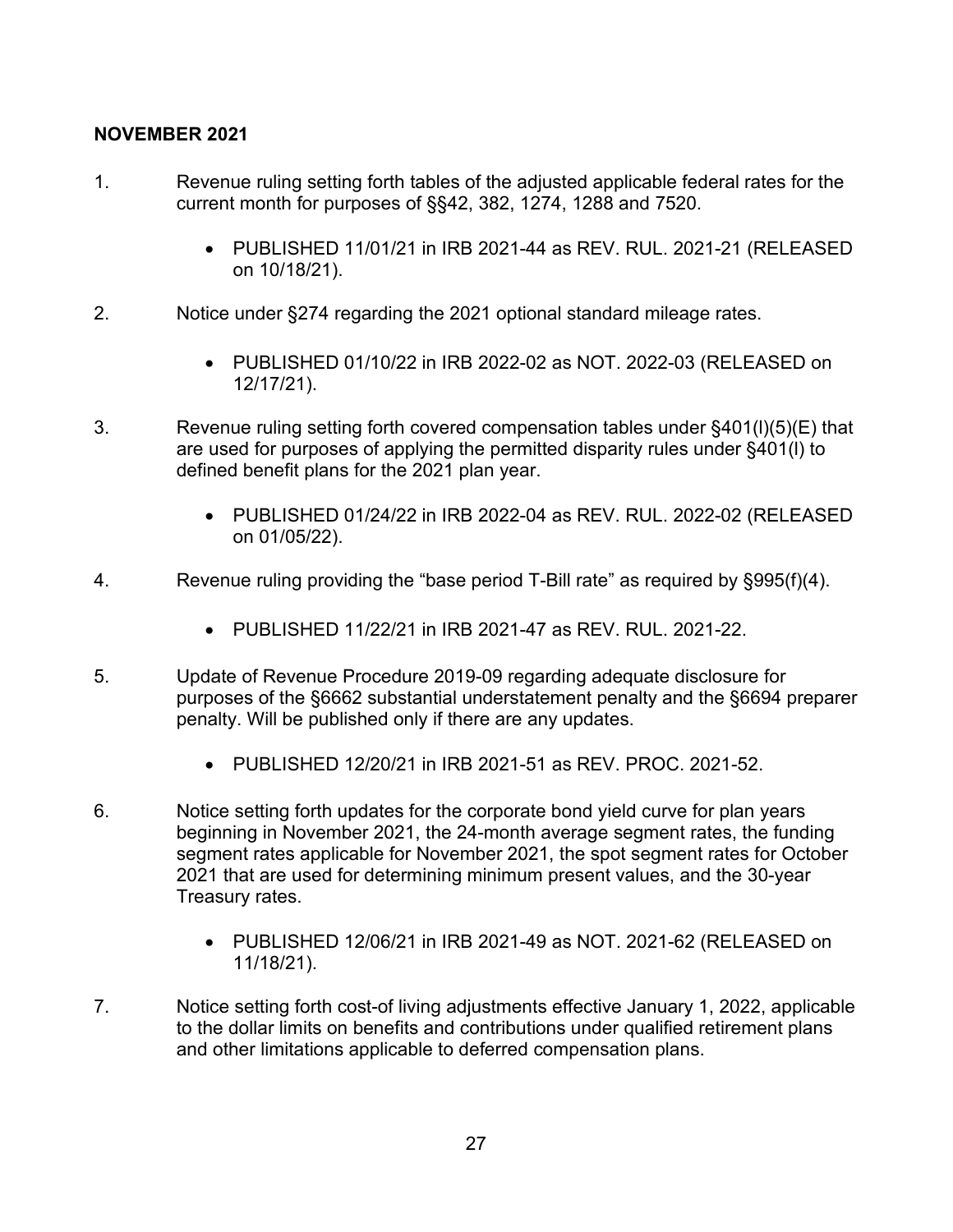- PUBLISHED 11/22/21 in IRB 2021-47 as NOT. 2021-61 (RELEASED on 11/4/21).
- $8<sub>1</sub>$ Federal Register Notice on Railroad Retirement Tier 2 tax rate.
	- PUBLISHED 11/19/21 in FR (86 FR 64992) as REG-122034-21 (FRNT).
- 9. 9. Notice updating mortality improvement rates and static mortality tables to be used by defined benefit plans for 2023.

- $10.$ Notice setting forth the inflation adjustment factor for calendar year 2021, and that the IRS, in consultation with the EPA, does not certify that the aggregate amount of qualified carbon oxide taken into account for purposes of §45Q has reached 75,000,000 metric tons.
	- PUBLISHED 11/15/21 in IRB 2021-46 as NOT. 2021-35.

#### **DECEMBER 2021**

- $1_{-}$ Revenue ruling setting forth tables of the adjusted applicable federal rates for the current month for purposes of §§42, 382, 1274, 1288, and 7520.
	- on 11/15/21). • PUBLISHED 12/06/21 in IRB 2021-49 as REV. RUL. 2021-23 (RELEASED
- $2.$ Revenue ruling under §6621 regarding the applicable interest rates for overpayments and underpayments of tax for the period January through March 2021.
	- PUBLISHED 12/13/21 in IRB 2021-50 as REV. RUL. 2021-24 (RELEASED on 11/23/21).
- $3.$ Notice setting forth updates for the corporate bond yield curve for plan years beginning in December 2021, the 24-month average segment rates, the funding segment rates applicable for December 2021, the spot segment rates for November 2021 that are used for determining minimum present values, and the 30-year Treasury rates.
	- PUBLISHED 01/10/22 in IRB 2022-02 as NOT. 2022-02 (RELEASED on 12/16/21).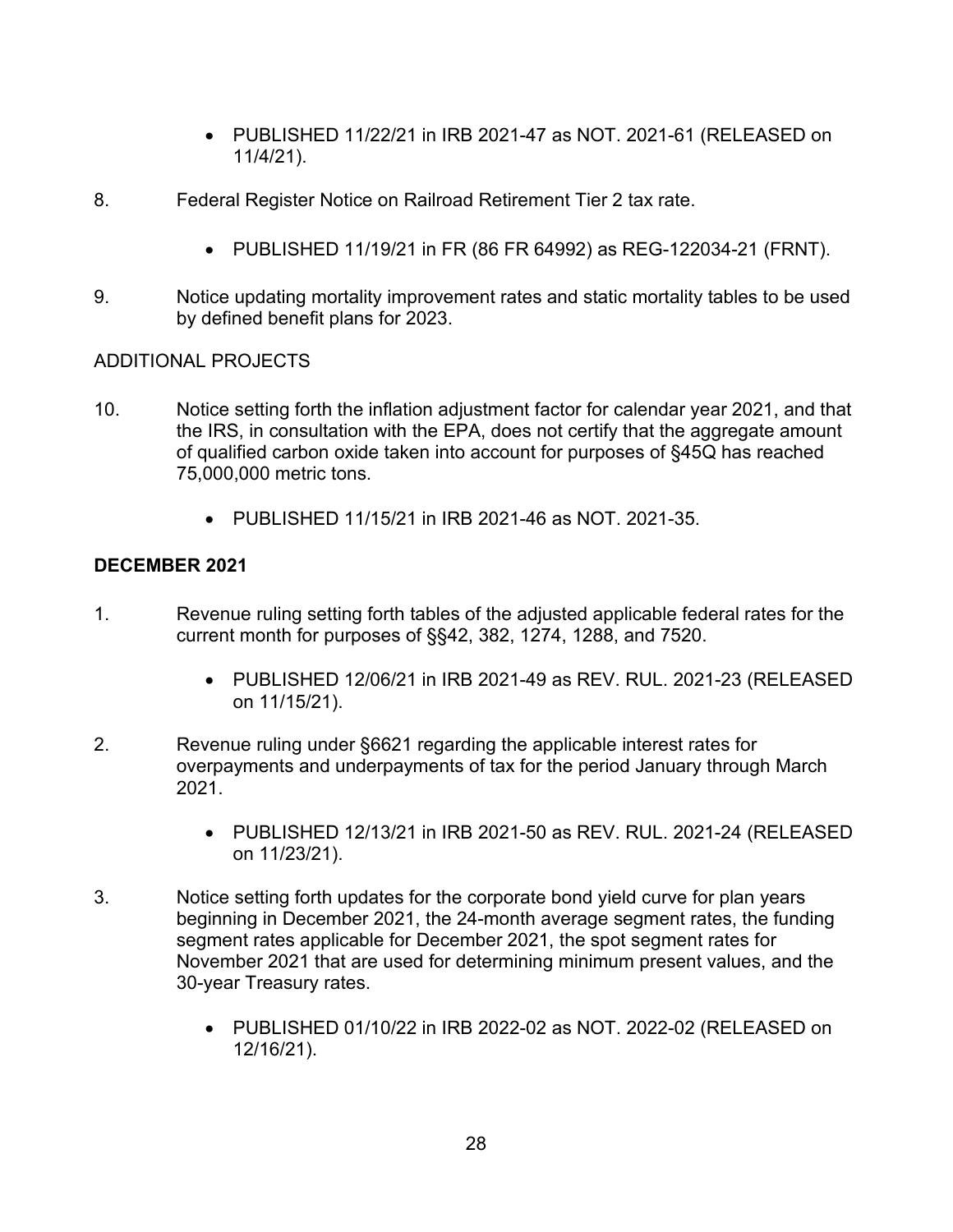- $\overline{4}$ Notice setting forth required amendment deadlines for §401(a) plans with respect to certain changes in qualification requirements.
	- PUBLISHED 12/13/21 in IRB 2021-50 as NOT. 2021-64 (RELEASED on 11/30/21).

#### **JANUARY 2022**

- $1<sup>1</sup>$ Revenue ruling setting forth tables of the adjusted applicable federal rates for the current month for purposes of §§42, 382, 1274, 1288, 7520, and 7702.
	- on 12/15/21). • PUBLISHED 01/10/22 in IRB 2022-02 as REV. RUL. 2022-01 (RELEASED
- $2<sub>1</sub>$  for owners of passenger automobiles first placed in service during the calendar year and amounts to be included in income by lessees of passenger automobiles Revenue procedure under §280F providing limitations on depreciation deductions first leased during the calendar year.
	- PUBLISHED 3/28/22 in IRB 2022-13 as REV. PROC. 2022-17 (RELEASED on 3/16/22).
- $3<sub>1</sub>$ Revenue procedure updating the procedures for issuing private letter rulings, determination letters, and information letters on specific issues under the jurisdiction of the Chief Counsel.
	- PUBLISHED 01/03/22 in IRB 2022-01 as REV. PROC. 2022-1.
- $4.$  including technical expedited advice, to certain IRS offices, in the areas under the Revenue procedure updating the procedures for furnishing technical advice, jurisdiction of the Chief Counsel.
	- PUBLISHED 01/03/22 in IRB 2022-01 as REV. PROC. 2022-2.
- $5<sub>1</sub>$  Chief Counsel (Financial Institutions and Products), Associate Chief Counsel Special Industries), Associate Chief Counsel (Procedure and Administration), and 5. Revenue procedure updating the previously published list of "no-rule" issues under the jurisdiction of certain Associate Chief Counsel (Corporate), Associate (Income Tax and Accounting), Associate Chief Counsel (Passthroughs and Associate Chief Counsel (Employee Benefits, Exempt Organizations, and Employment Taxes) on which advance letter rulings or determination letters will not be issued.
	- PUBLISHED 01/03/22 in IRB 2022-01 as REV. PROC. 2022-3.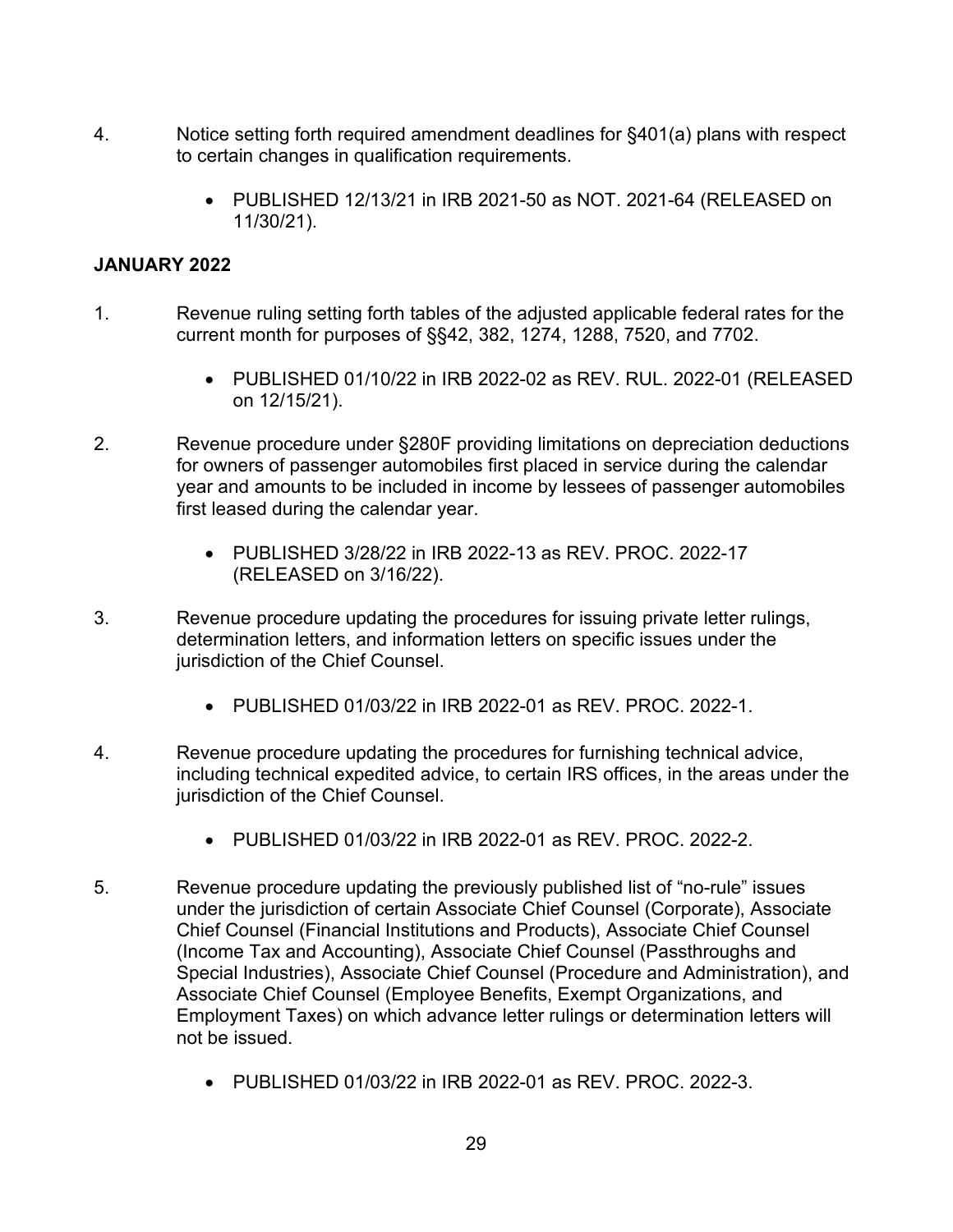- $6.$  letter rulings on issues under the jurisdiction of the Office of the Commissioner, Revenue procedure updating the procedures for issuing determination letters and Tax Exempt and Government Entities Division, Employee Plans Rulings and Agreements Office.
	- PUBLISHED 01/03/22 in IRB 2022-1 as REV. PROC. 2022-4.
- $7<sub>1</sub>$ 7. Revenue procedure updating the procedures for issuing determination letters under the jurisdiction of the Office of the Commissioner, Tax Exempt and Government Entities Division, Exempt Organizations Rulings and Agreements **Office** 
	- PUBLISHED 01/03/22 in IRB 2022-01 as REV. PROC. 2022-5.
- 8. 8. Revenue procedure updating the previously published list of "no-rule" issues under the jurisdiction of the Associate Chief Counsel (International) on which advance letter ruling or determination letters will not be issued.
	- PUBLISHED 01/03/22 in IRB 2022-1 as REV. PROC. 2022-7.
- 9. Notice setting forth updates for the corporate bond yield curve for plan years beginning in January 2022, the 24-month average segment rates, the funding segment rates applicable for January 2022, the spot segment rates for December 2021 that are used for determining minimum present values, and the 30-year Treasury rates.
	- PUBLISHED 02/07/22 in IRB 2022-06 as NOT. 2022-07 (RELEASED on 01/20/22).
- $10<sub>1</sub>$ Revenue Procedure modifying Rev. Proc. 2022-5, allowing for the new electronic submission process for Form 1024 *Application for Recognition of Exemption Under Section 501(a) of the Internal Revenue Code,* and providing a 90-day transition relief period.
	- PUBLISHED 01/24/22 in IRB 2022-4 as REV. PROC. 2022-8 (RELEASED 01/03/22).

# **FEBRUARY 2022**

- $1_{-}$ Revenue ruling setting forth tables of the adjusted applicable federal rates for the current month for purposes of §§42, 382, 1274, 1288, and 7520.
	- PUBLISHED 02/07/22 in IRB 2022-06 as REV. RUL. 2022-03 (RELEASED on 01/18/22).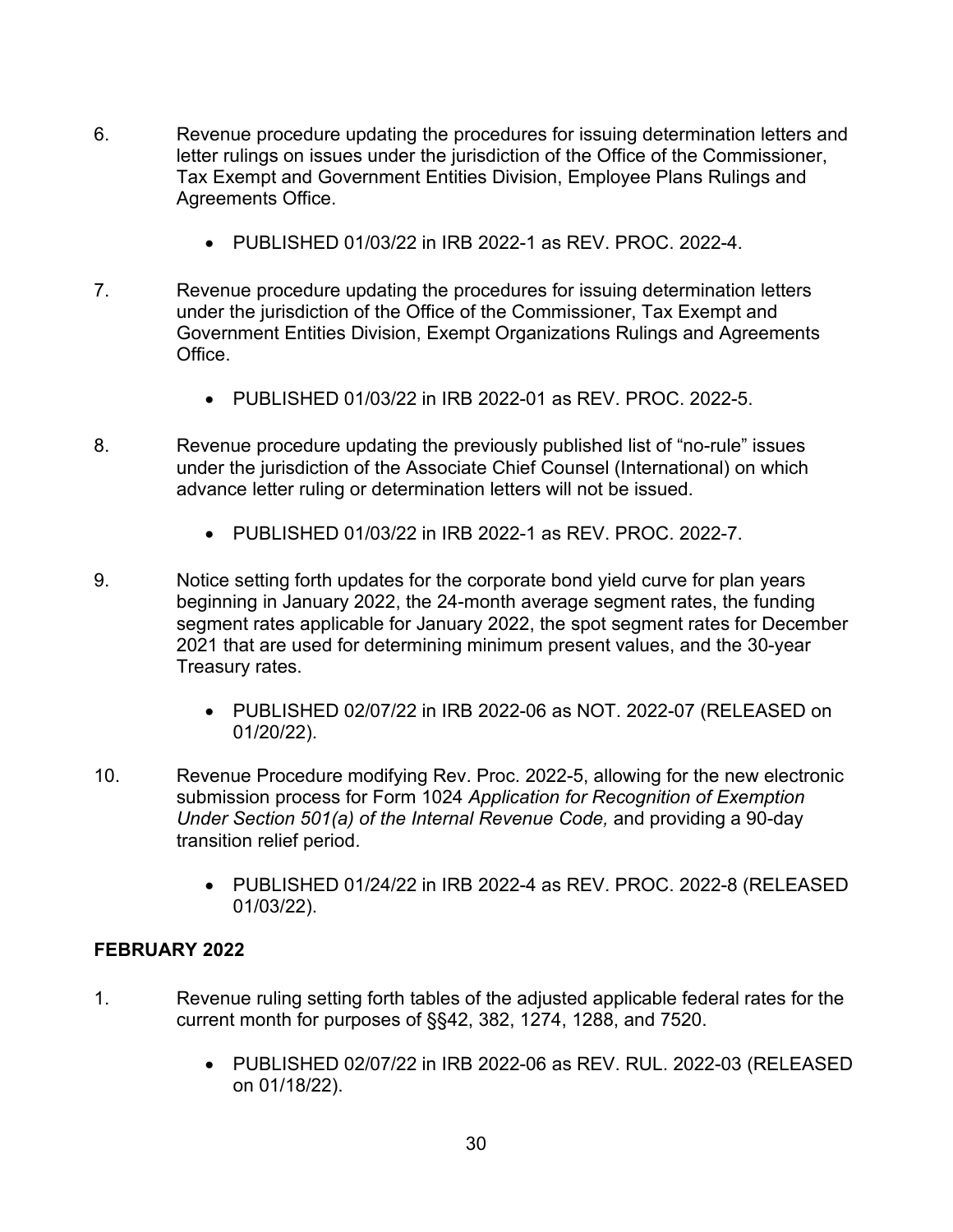- $\mathcal{P}$ 2. Notice under §911 on the Housing Cost Amount for 2021.
	- PUBLISHED 03/07/22 in IRB 2022-10 as NOT. 2022-10.
- $3<sub>l</sub>$  segment rates applicable for February 2022, the spot segment rates for January Notice setting forth updates for the corporate bond yield curve for plan years beginning in February 2022, the 24-month average segment rates, the funding 2022 that are used for determining minimum present values, and the 30-year Treasury rates.
	- PUBLISHED 03/07/22 in IRB 2022-10 as NOT. 2022-09 (RELEASED on 02/17/22).

# **MARCH 2022**

- $1<sup>1</sup>$ Revenue procedure providing annual indexing required under §36B.
	- PUBLISHED 08/30/21 in IRB 2021-35 as REV. PROC. 2021-36.
- $2.$ Revenue ruling setting forth tables of the adjusted applicable federal rates for the current month for purposes of §§42, 382, 1274, 1288, and 7520.
	- PUBLISHED 03/07/22 in IRB 2022-10 as REV. RUL. 2022-04 (RELEASED on 02/15/22).
- $3<sub>1</sub>$ Notice providing the calendar year resident population estimates used in determining the state housing credit ceiling under §42(h) and the private activity bond volume cap under §146.
	- PUBLISHED 03/21/22 in IRB 2022-12 as NOT. 2022-12.
- $4.$ Revenue procedure under §143 regarding average area purchase price.
	- PUBLISHED 04/18/22 in IRB 2022-16 as REV. PROC. 2022-21 (RELEASED on 03/30/22).
- 5. Revenue ruling under §6621 regarding the applicable interest rates for overpayments and underpayments of tax for the period April through June 2020.
	- PUBLISHED 03/07/22 in IRB 2022-10 as REV. RUL. 2022-05 (RELEASED on 02/23/22).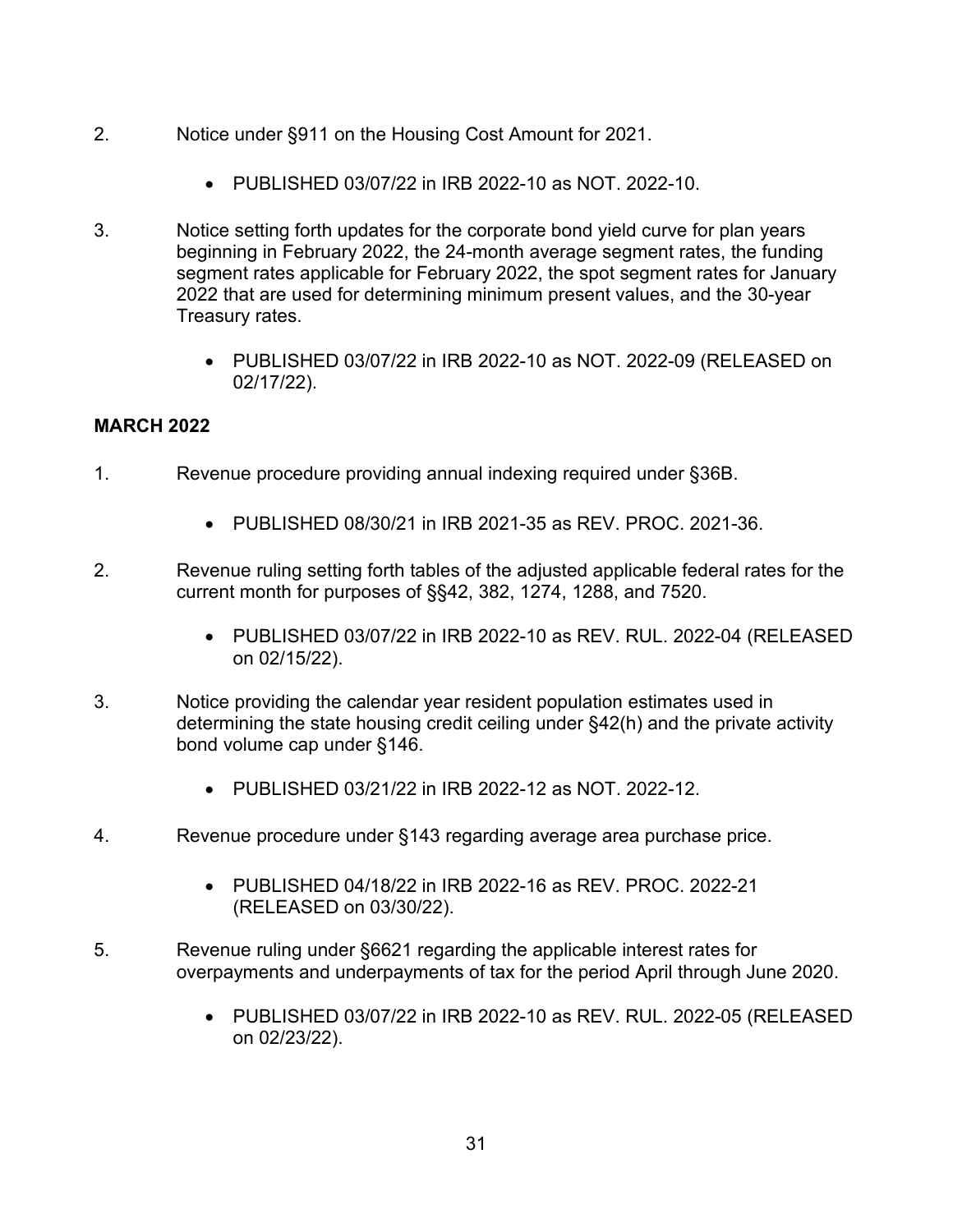- $6.$ Revenue ruling setting forth the terminal charge and the standard industry fare level (SIFL) cents-per-mile rates for the first half of 2021 for use in valuing personal flights on employer-provided aircraft.
	- PUBLISHED 03/21/22 in IRB 2022-12 as REV. RUL. 2022-06.
- $7<sub>1</sub>$ Notice setting forth updates for the corporate bond yield curve for plan years beginning in March 2022, the 24-month average segment rates, the funding segment rates applicable for March 2022, the spot segment rates for February 2022 that are used for determining minimum present values, and the 30-year Treasury rates.
	- PUBLISHED 04/04/22 in IRB 2022-14 as NOT. 2022-14 (RELEASED on 03/21/22).
- 8. Revenue procedure providing the annual update to the List of Automatic Changes for taxpayer changes in method of accounting.
	- PUBLISHED 02/14/22 in IRB 2022-7 as REV. PROC. 2022-14 (RELEASED on 01/31/2022).

#### **APRIL 2022**

- $1<sub>1</sub>$ Revenue ruling setting forth tables of the adiusted applicable federal rates for the current month for purposes of §§42, 382, 1274, 1288, and 7520.
	- PUBLISHED 04/04/22 in IRB 2022-14 as REV. RUL. 2022-08 (RELEASED on 03/15/22).
- $2.$ 2. Guidance providing the calendar year inflation adjustment factor and reference prices for the renewable electricity production credit under §45.
- 3. countries are subject to the §911(d)(4) waiver and guidance to individuals who fail Revenue procedure providing a current list of countries and the dates those to meet the eligibility requirements of §911(d)(1) because of adverse conditions in a foreign country.
	- PUBLISHED 03/28/2022 in IRB 2022-13 as REV. PROC. 2022-18.
- $\overline{4}$  beginning in April 2022, the 24-month average segment rates, the funding segment rates applicable for April 2022, the spot segment rates for March 2022 Notice setting forth updates for the corporate bond yield curve for plan years that are used for determining minimum present values, and the 30-year Treasury rates.